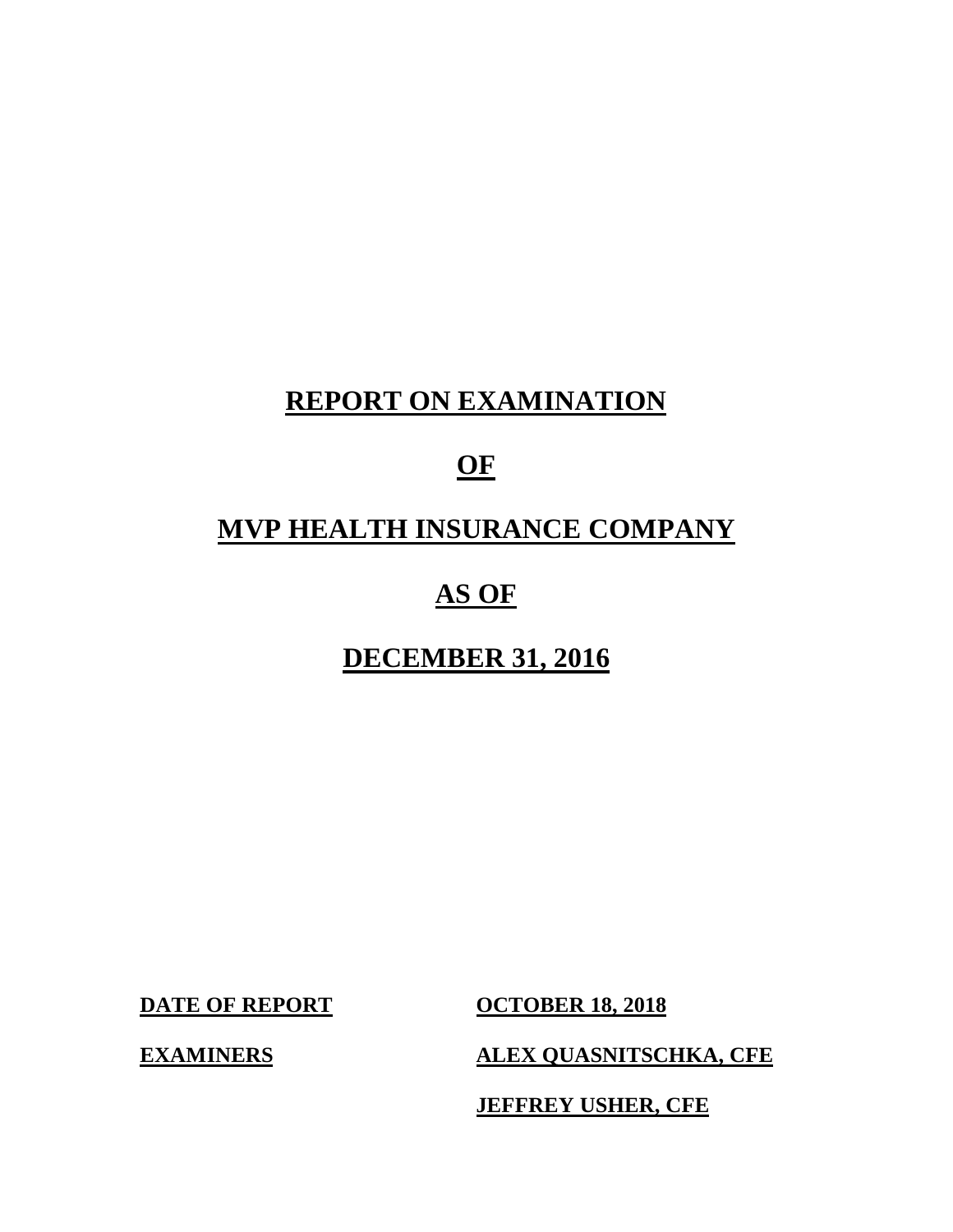#### **TABLE OF CONTENTS**

### **ITEM NO. PAGE NO.**

| 1. | Scope of the examination                                                                                                                        | 3                    |
|----|-------------------------------------------------------------------------------------------------------------------------------------------------|----------------------|
| 2. | Description of the Company                                                                                                                      | 5                    |
|    | A. Corporate governance<br>B. Territory and plan of operation<br>C. Reinsurance<br>D. Holding company system<br>E. Significant operating ratios | 12<br>13<br>14<br>18 |
| 3. | <b>Financial statements</b><br>A. Balance sheet<br>Statement of revenue and expenses and capital and<br>B.<br>surplus                           | 19<br>20<br>21       |
| 4. | Aggregate reserves and claims unpaid                                                                                                            | 23                   |
| 5. | Compliance with prior report on examination                                                                                                     | 24                   |
| 6. | Summary of comments and recommendations                                                                                                         | 25                   |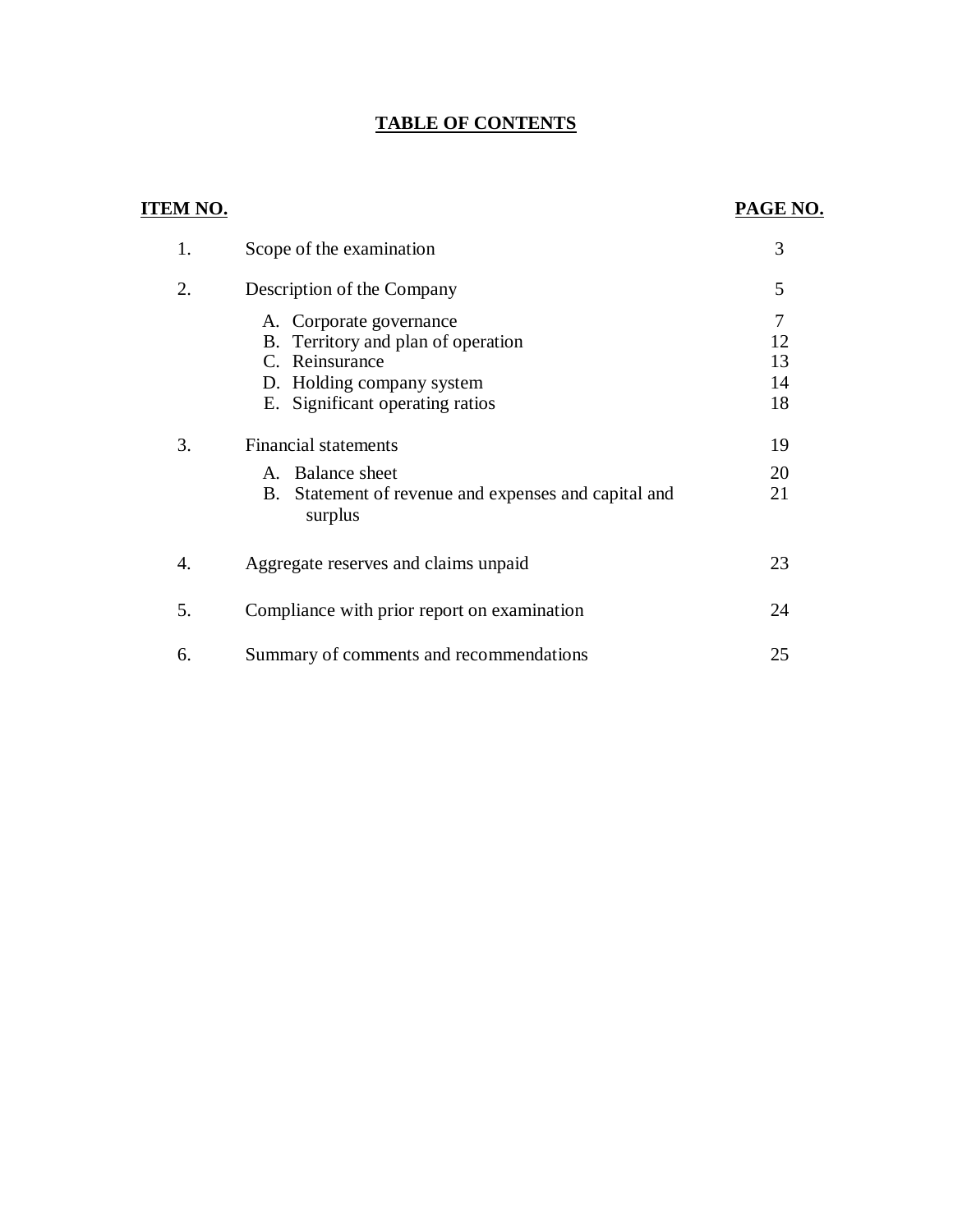

Andrew M. Cuomo Maria T. Vullo (1999) and the control of the control of the control of the control of the control of the control of the control of the control of the control of the control of the control of the control of Governor

Superintendent

October 18, 2018

 Honorable Maria T. Vullo Superintendent of Financial Services Albany, New York 12257

Madam:

 Pursuant to the requirements of the New York Insurance Law, and acting in accordance with the instructions contained in Appointment Number 31754, dated April 6, 2018 attached hereto, we have made an examination into the condition and affairs of MVP Health Insurance Company, a for-profit stock company licensed pursuant to the provisions of Article 42 of the New York Insurance Law, as of December 31, 2016. The following report is respectfully submitted thereon.

 The examination was conducted at the administrative office of MVP Health Care, Inc., the ultimate parent of MVP Health Insurance Company, located at 625 State Street, Schenectady, New York.

 Wherever the designations "MVPHIC" or the "Company" appear herein, without qualification, they should be understood to indicate MVP Health Insurance Company. Wherever the designation the "MVP Companies" appears herein, without qualification, it should be understood to indicate MVP Health Plan, Inc., MVP Health Insurance Company and MVP Health Services Corp., collectively.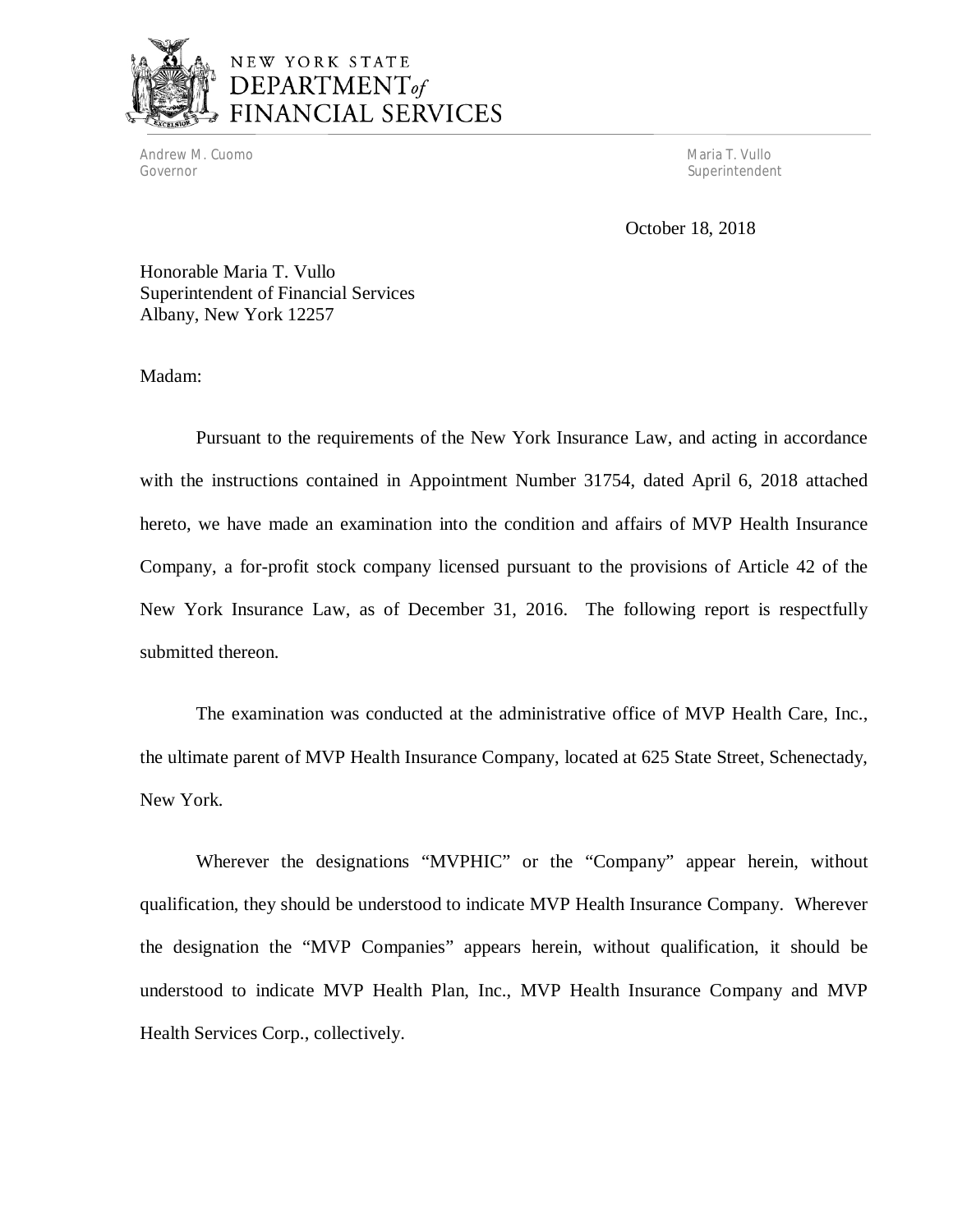Wherever the designation "MVP" appears herein, without qualification, it should be understood to indicate MVP Health Care, Inc., the ultimate parent of the MVP Companies.

 Wherever the designation the "Department" appears herein, without qualification, it should be understood to indicate the New York State Department of Financial Services.

 A separate Medical Loss Ratio ("MLR") examination of MVPHIC was conducted as of December 31, 2016, to assess compliance with the requirements of Title 45 of the Code of Federal Regulations, Part 158, which implements section 2718 of the Public Health Service Act. A separate report will be submitted thereon.

 Concurrent Financial and MLR examinations were made of MVP Health Plan, Inc. ("MVPHP"), a not-for-profit health maintenance organization ("HMO") certified pursuant to the provisions of Article 44 of the New York Public Health Law and MVP Health Services Corp. ("MVPHSC"), a not-for-profit corporation licensed pursuant to the provisions of Article 43 of the New York Insurance Law. These two companies are affiliates within the MVP holding company system as detailed herein. Separate reports thereon have been submitted for each of the above entities.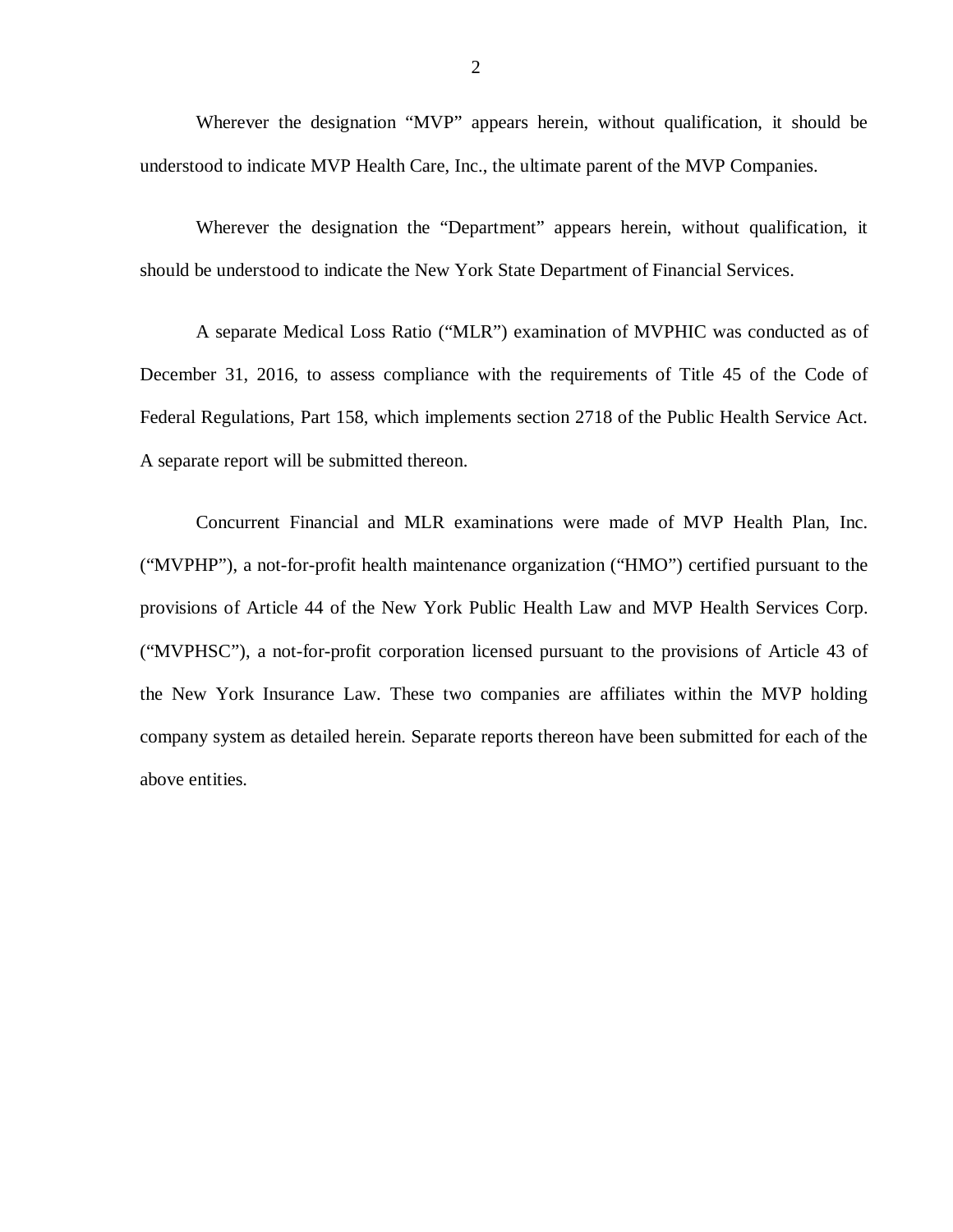#### **1. SCOPE OF THE EXAMINATION**

 examination of the Company was a financial examination as defined in the National Association of Insurance Commissioners ("NAIC") *Financial Condition Examiners Handbook, 2017 Edition*  (the "Handbook") and covered the three-year period from January 1, 2014 through December 31, 2016. Handbook. Where deemed appropriate by the examiners, transactions occurring subsequent to December 31, 2016 were also reviewed. The prior examination of the Company was conducted as of December 31, 2013. This The examination was conducted observing the guidelines and procedures in the

 of the Handbook, which provides guidance for the establishment of an examination plan based on the examiners' assessment of risk in the Company's operations and utilizes that evaluation in formulating the nature and extent of the examination. The examiners planned and performed the examination to evaluate the Company's current financial condition, as well as to identify prospective risks that may threaten the future solvency of MVPHIC. The examination was conducted on a risk-focused basis in accordance with the provisions

 assessed the internal control systems and procedures used to mitigate those risks. The examination also included an assessment of the principles used and significant estimates made by management, an evaluation of the overall financial statement presentation, and determined management's compliance with the Department's statutes and guidelines, Statutory Accounting Principles, as adopted by the Department, and NAIC annual statement instructions. The examiners identified key processes, assessed the risks within those processes, and

 Information concerning the Company's organizational structure, business approach, and control environment was utilized to develop the examination approach. The examination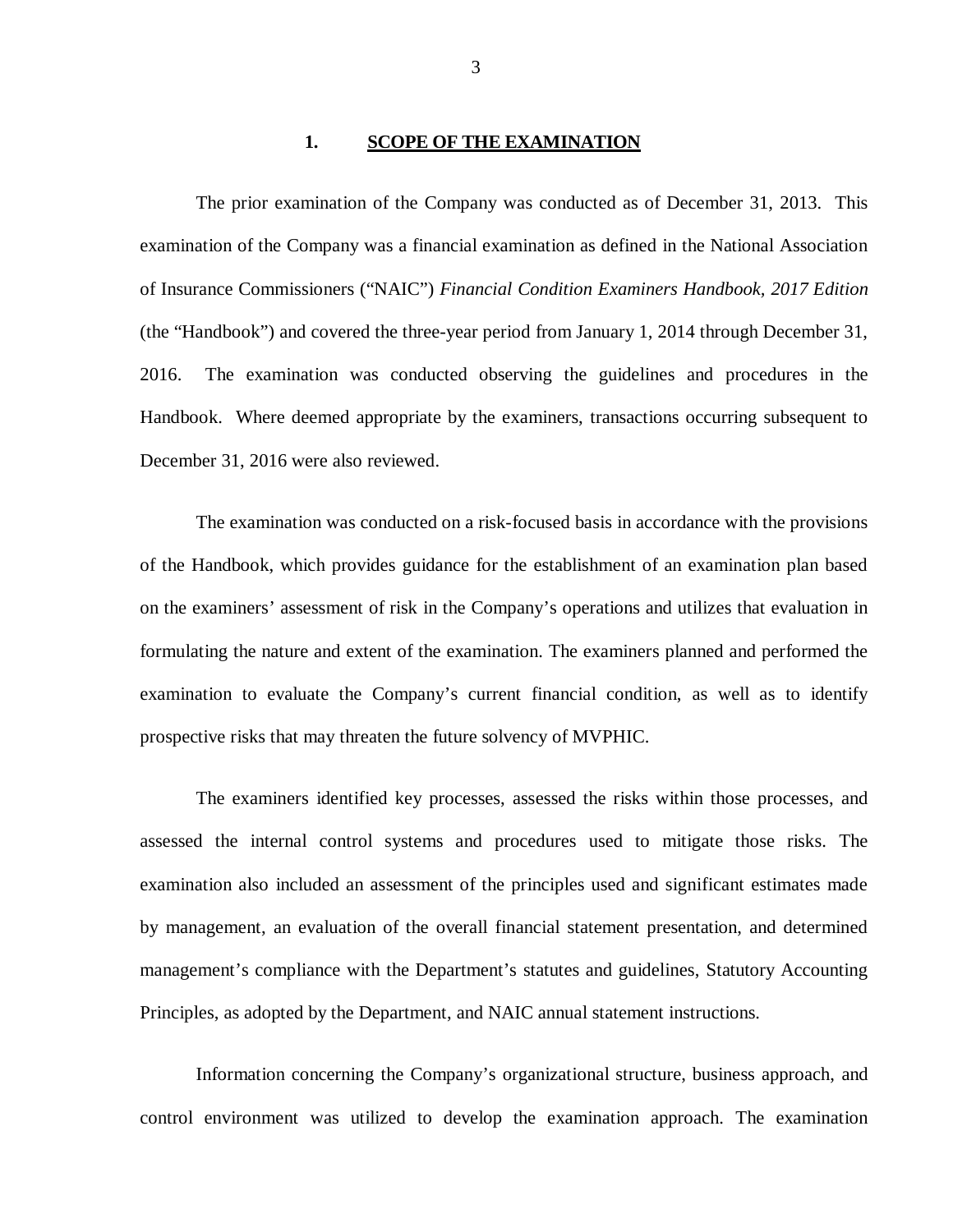evaluated MVPHIC's risks and management activities in accordance with the NAIC's nine branded risk categories. These categories are as follows:

- Pricing/Underwriting
- Reserving
- Operational
- Strategic
- Credit
- Market
- Liquidity
- Legal
- Reputational

The examination also evaluated MVPHIC's critical risk categories in accordance with the

NAIC's ten critical risk categories. These categories are as follows:

- Valuation/Impairment of Complex or Subjectively Valued Invested Assets
- Liquidity Considerations
- Appropriateness of Investment Portfolio and Strategy
- Appropriateness/Adequacy of Reinsurance Program
- Reinsurance Reporting and Collectability
- Underwriting and Pricing Strategy/Quality
- Reserve Data
- Reserve Adequacy
- Related Party/Holding Company Considerations
- Capital Management

 The Company was audited annually during the years covered by this examination. For the year ended 2014, MVP utilized PricewaterhouseCoopers, LLP ("PwC") as its external auditor. For the years 2015 through 2016 and subsequent, MVPHIC was audited by the accounting firm KPMG, LLP ("KPMG"). The Company received an unqualified opinion in each of those years. Certain audit work papers of KPMG were reviewed and relied upon in conjunction with this examination. A review was also made of the ultimate parent's corporate governance structure, which included its Internal Audit function and Enterprise Risk Management program, as they relate to the Company.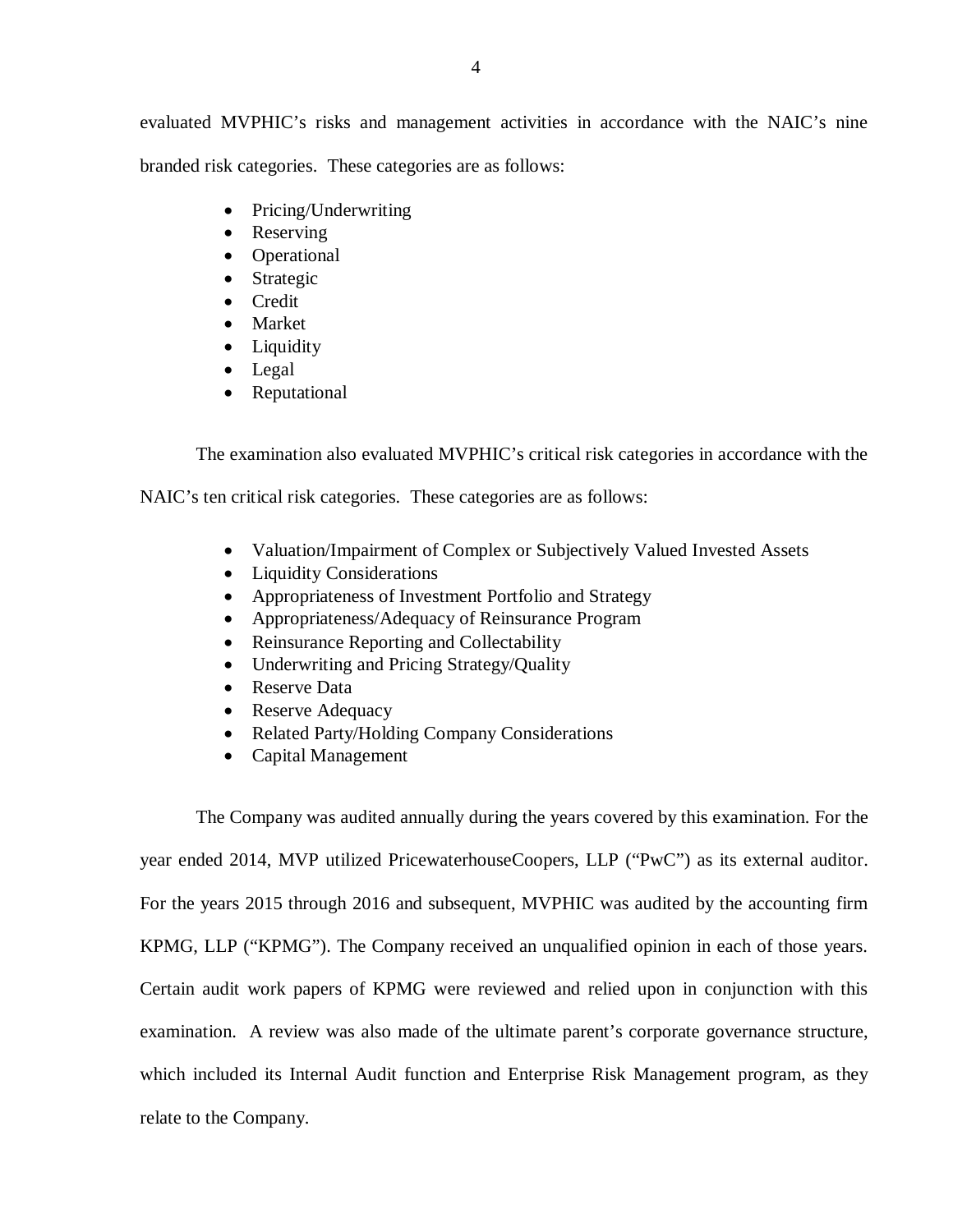A review was made of the Company's compliance with the provisions of Insurance Regulation 118 (11 NYCRR 89), "Audited Financial Statements." This regulation is based on the Model Audit Rule ("MAR"), as established by the NAIC, and all references to MAR within this report may be interpreted as reference to Regulation 118. Additionally, as part of this examination and in accordance with the provisions of the Handbook, a review was made of MVPHIC's computer systems and operations that support MVPHIC on a risk-focused basis.

 The examiners reviewed the corrective actions taken by the Company with respect to the recommendations concerning financial issues contained in the prior report on examination. The results of the examiners' review are contained in Item 5 of this report.

 This report on examination is confined to financial statements and comments on those matters which involve departures from laws, regulations or rules, or which require explanation or description.

#### **2. DESCRIPTION OF THE COMPANY**

 MVP Health Insurance Company is a New York State for-profit accident and health insurance company incorporated on April 24, 2000, pursuant to Article 42 of the New York Insurance Law, to write insurance business as defined under Section 1113(a)(3) of the New York Insurance Law.

 The Company began operations by delivering health care services in the State of New York in July 2001. The Company received approval to operate as an accident and health insurer in the State of Vermont on May 14, 2002.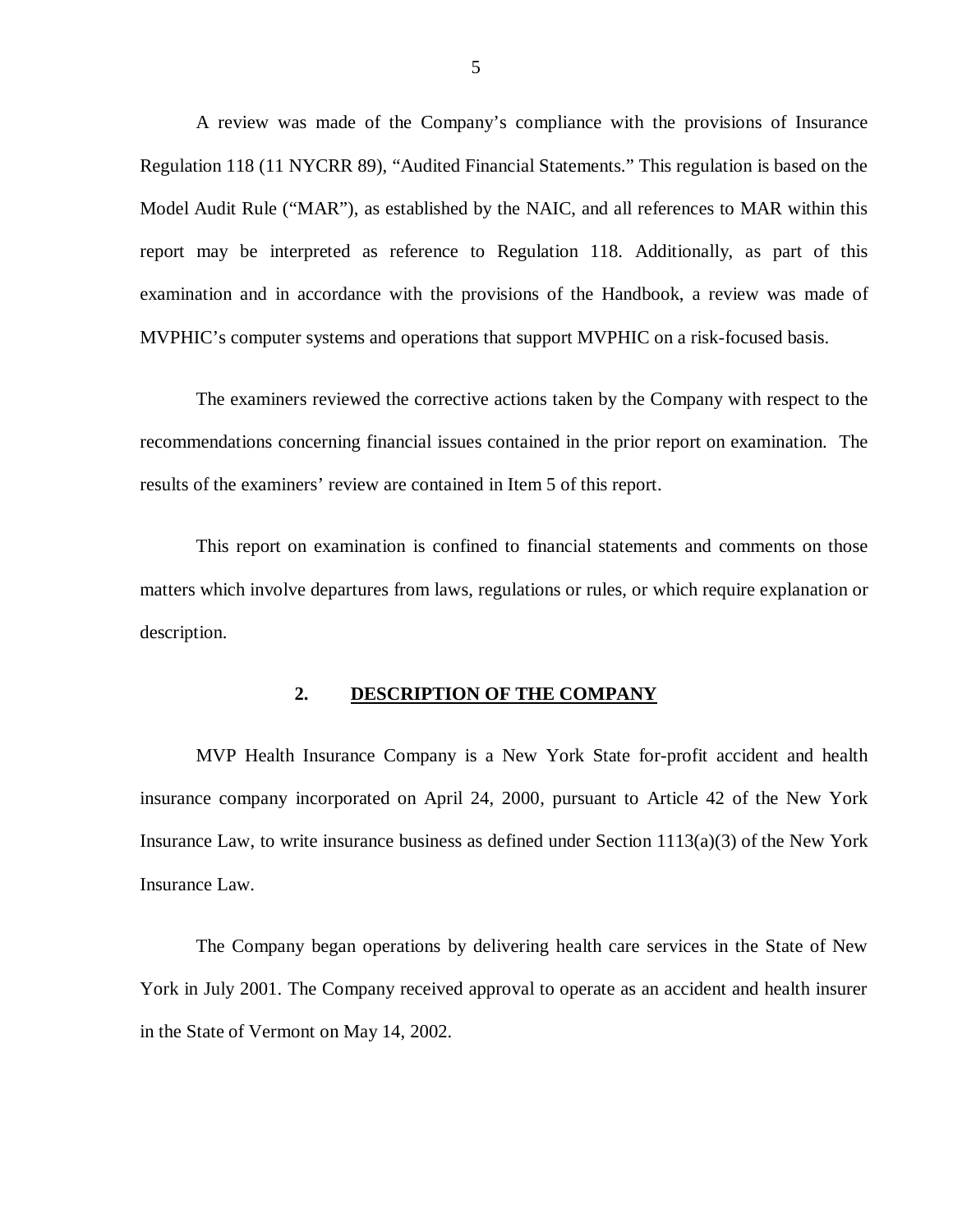The Company issued 60,000 shares of \$5.00 par value per share capital stock on December 14, 2000, for a sale price of \$5.00 per share, resulting in a total consideration of \$300,000. In addition, MVPHIC received a capital/surplus contribution of \$3,700,000 from its parent at that time, MVPHIC Holding Corp. In early 2002, the Vermont Department of Financial Regulation required an additional infusion of capital in order to issue a license to the Company. Therefore, the Company increased its paid-in capital from \$300,000 to \$2,000,000 by the sale of an additional 340,000 shares of \$5.00 par value per share common stock, which were issued on February 11, 2002. The shares were issued to its parent and the sole shareholder of the Company's outstanding stock, MVPHIC Holding Corp.

 Per the executed loan agreement dated December 23, 2009, between MVPHP and MVPHIC, MVPHP issued a Surplus Note to MVPHIC in the amount of \$47 million pursuant to Section 1307 of the New York Insurance Law. The loan agreement was approved by the Department on December 23, 2009. On February 23, 2016, MVPHIC received approval from the Department to repay the loan principal of \$47 million and total accrued interest in the amount of \$1,036,704. The repayment occurred on March 23, 2016. After repaying the loan, MVPHIC had adequate capital and surplus to maintain its net premium income to capital and surplus ratio of 8:1 for its network-based products (EPO and PPO) and 4:1 for its non-network based products, as agreed to with the Department on September 13, 2004.

 Subsequent to the examination period, MVP submitted a letter dated December 14, 2017, to the Department requesting its approval for MVPHIC to redeem and retire shares of MVPHIC stock in an amount equal to \$21.5 million, pursuant to a Plan of Stock Redemption and Retirement (the "Plan"). Pursuant to the Plan, MVPHIC would repurchase 342,958 shares of its stock from MVPRT Holdings, Inc. ("MVPRT"), for a purchase price of \$21.5 million payable by

6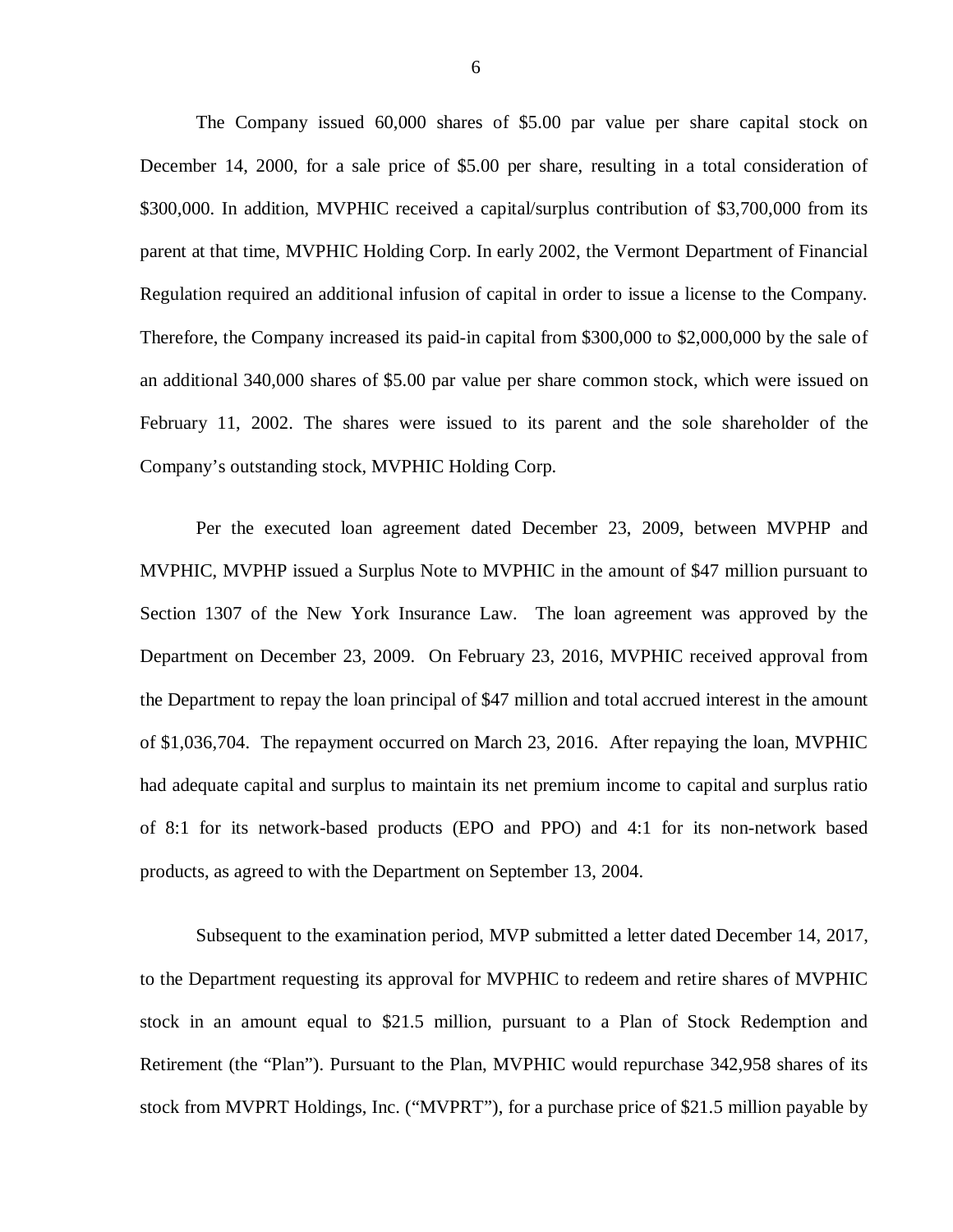MVPHIC to MVPRT. Upon consummation of the purchase price payment by MVPHIC to MVPRT, MVPHIC would immediately retire the shares as well as amend its corporate charter to provide that the authorized amount of capital stock of MVPHIC will be reduced to 57,042 shares of common stock at a par value of five dollars (\$5.00) per share. Subsequently, MVPRT would transfer \$21.5 million to MVPHSC. In support of this transfer, MVP stated there was a shift in the New York membership and annual premiums in products offered by MVPHIC to products offered by MVPHSC over the past few years. By letter from the Department to MVP dated December 31, 2017, the Department granted approval of the above referenced Plan.

 The Company's authorized control level Risk-Based Capital ("RBC") was \$2,642,267 as of December 31, 2016. Its total adjusted capital was \$24,971,200 yielding an RBC ratio of 945.07% as of December 31, 2016.

#### A. Corporate Governance

 Pursuant to the Company's charter and by-laws, management of the Company is to be vested in a board of directors ("Board") consisting of at least eight members. As of the examination date, the board of directors consisted of eight members, as set forth below.

 As of December 31, 2016, the Board and their principal business affiliations were as follows:

| Name and Residence     | <b>Principal Business Affiliation</b>  |
|------------------------|----------------------------------------|
| Burt Danovitz, Ph.D.   | Retired Executive Director and CEO,    |
| Utica, NY              | Resource Center for Independent Living |
| Richard D'Ascoli, M.D. | Physician,                             |
| Niskayuna, NY          | Ortho, NY                              |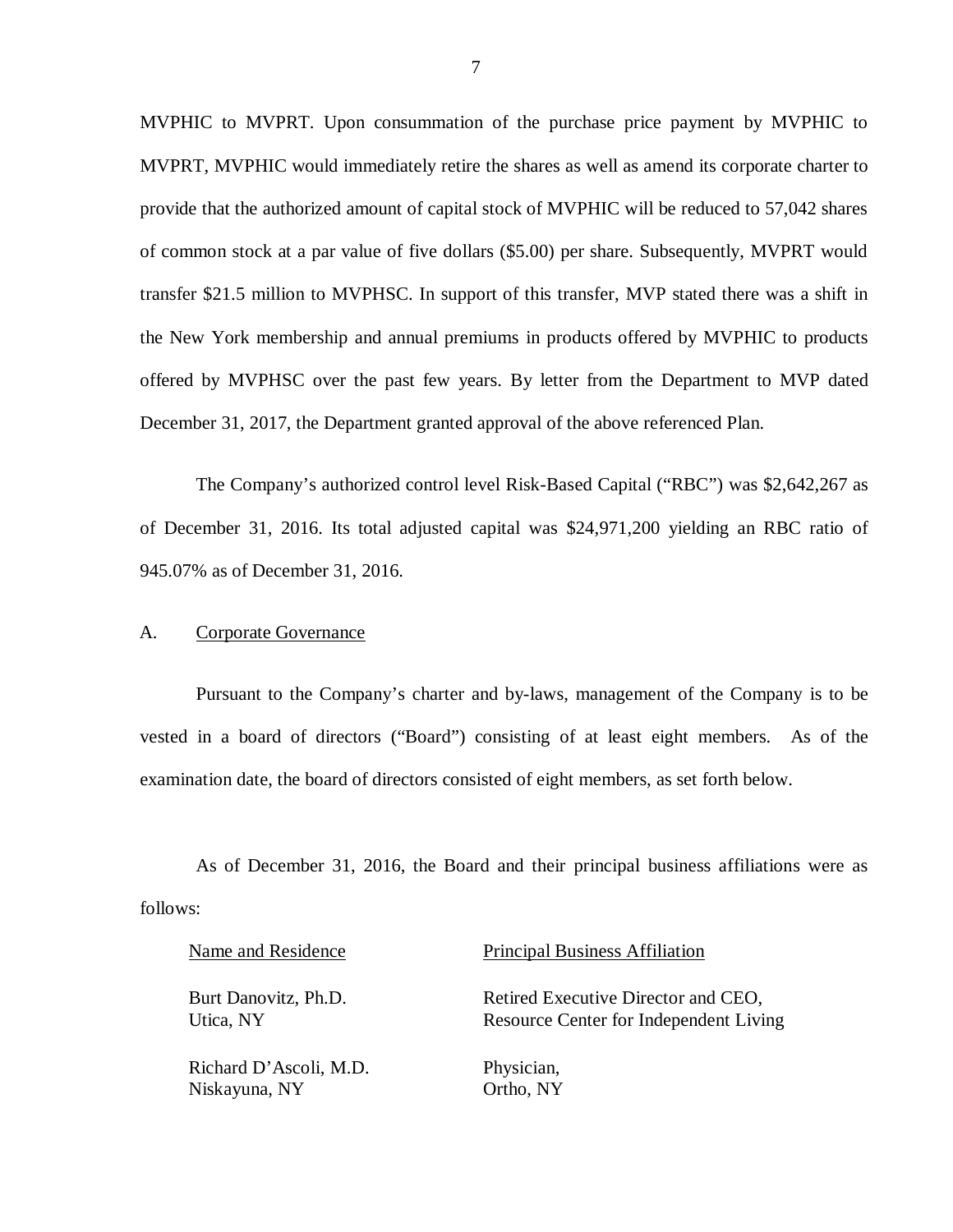| <b>Name and Residence</b>           | <b>Principal Business Affiliation</b> |
|-------------------------------------|---------------------------------------|
| Alan Paul Goldberg                  | Retired President & CEO,              |
| Albany, NY                          | <b>First Albany Securities</b>        |
| Denise Verfenstein Gonick, Esq. *   | President and CEO,                    |
| Schenectady, NY                     | MVP Health Care, Inc.                 |
| Karen Brown-Johnson                 | Proctors Theater,                     |
| Schenectady, NY                     | Director Fund Raising                 |
| Ernest Levy, M.D.                   | Physician,                            |
| Cooperstown, NY                     | Self employed                         |
| William Reddy                       | Retired,                              |
| Rochester, NY                       | Veterans Outreach Center, Inc.        |
| Arthur Joel Roth<br>Loudonville, NY | <b>Tax Consultant</b>                 |

\* Denise V. Gonick was also the Company's President and CEO.

 The Board met at least annually in compliance with its charter and by-laws during each calendar year within the examination period. A review of the Board's meeting minutes held during the examination period revealed that the meetings were generally well attended, with all members attending at least one-half of the meetings they were eligible to attend.

The principal officers of the Company as of December 31, 2016 were as follows:

| Name                            | Title                               |
|---------------------------------|-------------------------------------|
| Denise Verfenstein Gonick, Esq. | President & Chief Executive Officer |
| Dawn Kristen Jablonski, Esq.    | Secretary                           |
| Karla Ann Austen                | Treasurer & Chief Financial Officer |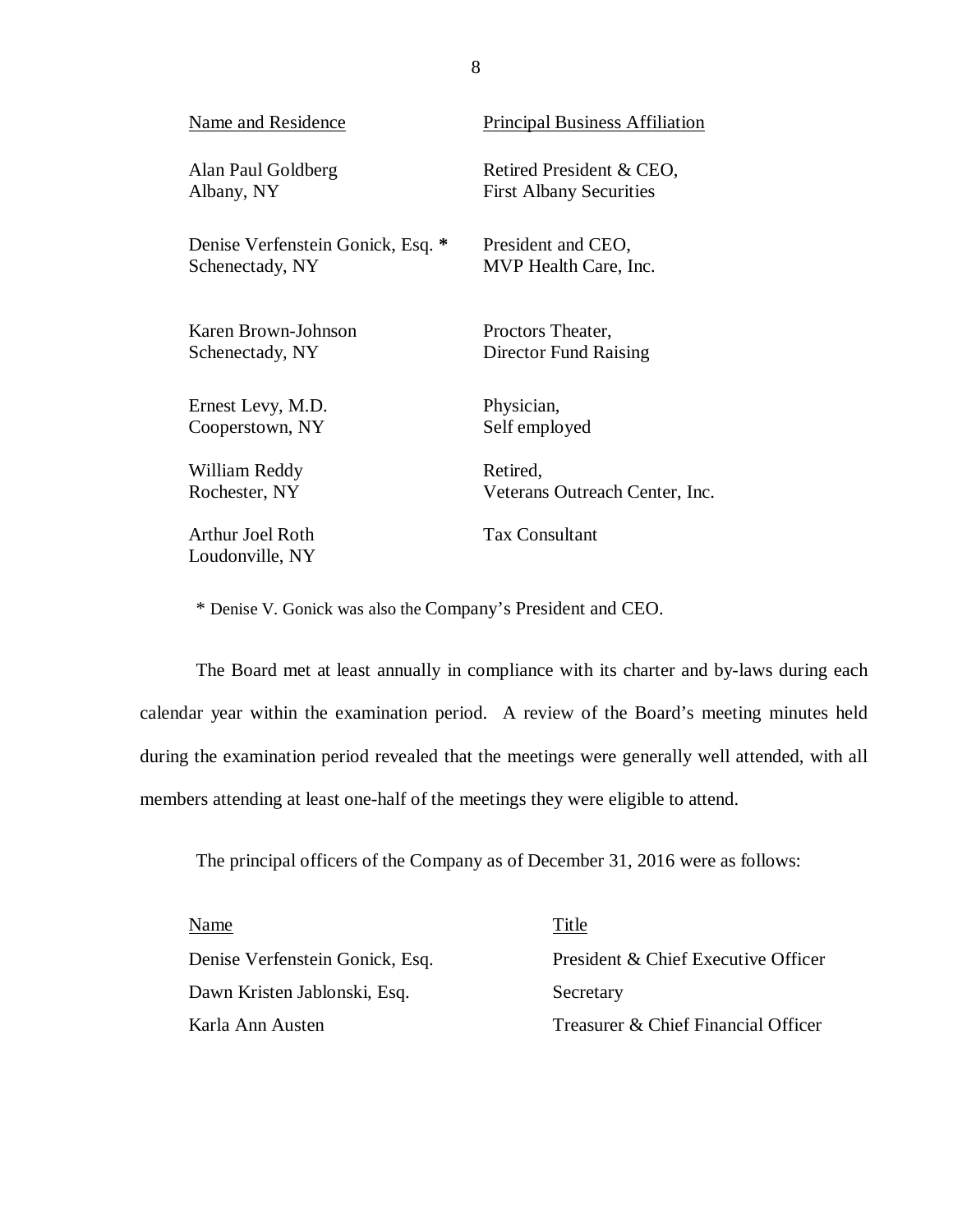#### **Enterprise Risk Management**

 82) as it relates to Enterprise Risk Management ("ERM") and Own Risk Solvency Assessment ("ORSA"). The Company has a formal ERM framework with defined risk appetites and tolerances for proactively addressing and mitigating risks, including prospective business risks. Exhibit M of the Handbook (*Understanding the Corporate Governance Structure*) was utilized by the examiners as guidance for assessing corporate governance. Overall, it was determined that MVPHIC's Board and key executives maintain an effective control environment. The Company is required to be compliant with Insurance Regulation 203 (11 NYCRR)

 policy issues within the health insurance industry and those facing MVP and all its affiliates. As issues are identified, MVP establishes leadership teams to gain an understanding of the impact on the MVP Companies. These leadership teams are developed to provide recommendations to the members of the executive team which have the responsibility for MVP's strategy on In addition, MVP has established a government affairs department to address emerging emerging issues.

#### Information Technology ("IT")

 MVP and its subsidiaries has more than 700,000 members across the states of New York and Vermont. MVP manages and maintains a set of computerized application systems to support the Company's business processes. MVP has primary and secondary data centers. MVP also has hardware located in facilities within the state of Vermont. In addition, MVP has a contract for recovery services for its primary facility.

 The examination encompassed a review of the controls for financially significant applications, systems and infrastructure. The IT portion of the examination was performed in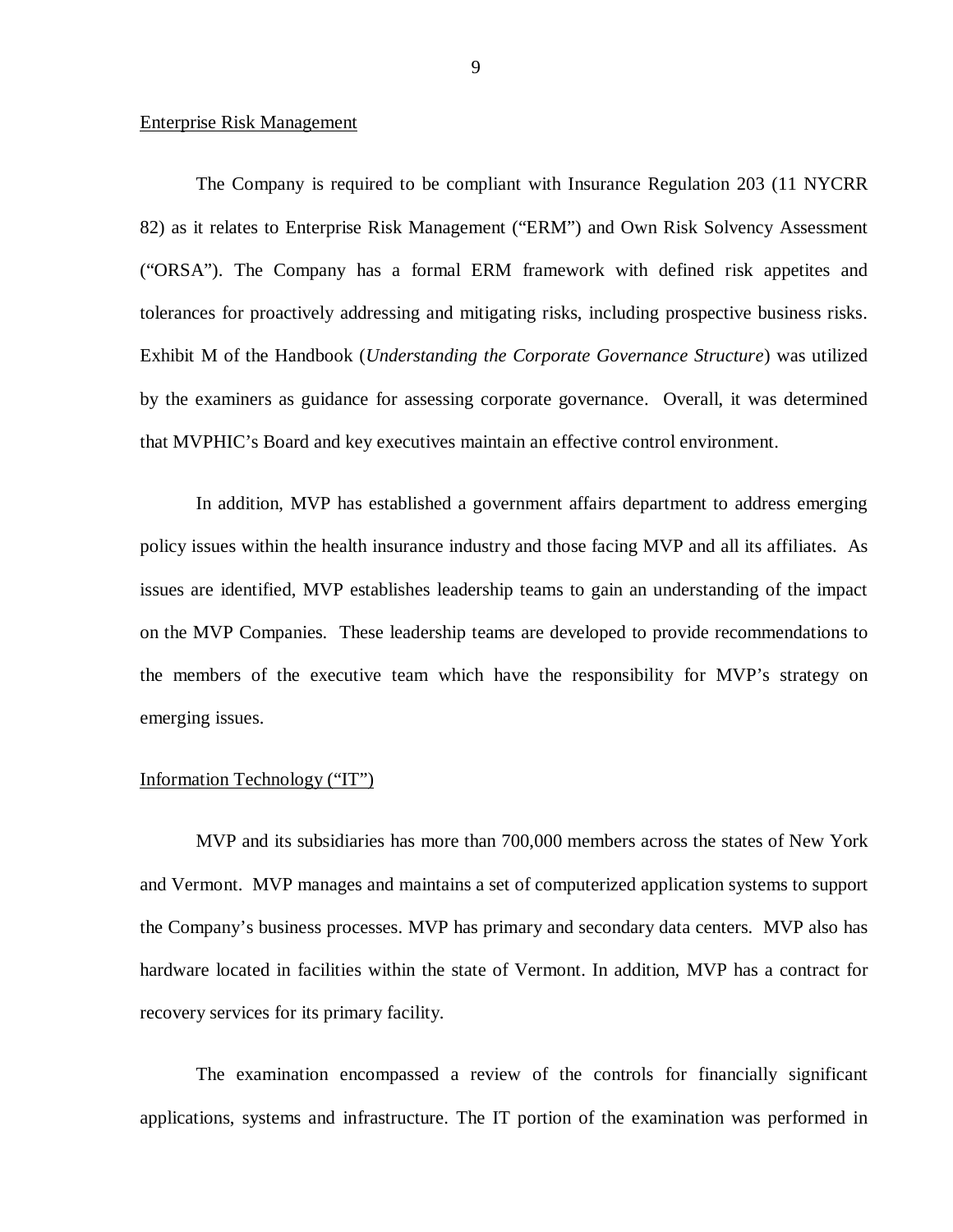accordance with the Handbook and utilized applicable procedures found in Exhibit C –  *Evaluation of Controls in Information Technology* – of the Handbook.

 Controls for financially significant applications, systems, and underlying infrastructure in each of the NAIC Exhibit C Information Technology Work Program areas listed below represent the framework for the scope of this examination. The following control areas were reviewed:

- Align, Plan and Organize;
- Build, Acquire and Implement;
- Deliver, Service and Support; and
- Monitor, Evaluate, and Assess.

 Overall, the IT examination team concluded that MVP's IT General Controls ("ITGC's") are "Effective," resulting in the conclusion that ITGC's are reliable for the purposes of this financial examination. IT review conclusions were based on inquiry, observation, inspection of documentation, independent research and a review of third-party workpapers.

 The IT examination team assessed MVP's compliance with the provisions of the Financial Services Regulation, Part 500 (23 NYCRR 500) - Cybersecurity Requirements for Financial Services Companies. MVP appears to be in compliance with the sections of the New York Cybersecurity Regulation that have already taken effect through March 2018, and they appear to be ready for the remaining sections as they come due in the next several months. This conclusion was based on a review of the responses provided by MVP to the Department's Cybersecurity letter, review of prior third-party control assessments, inspection of documentation, observation, and management interviews.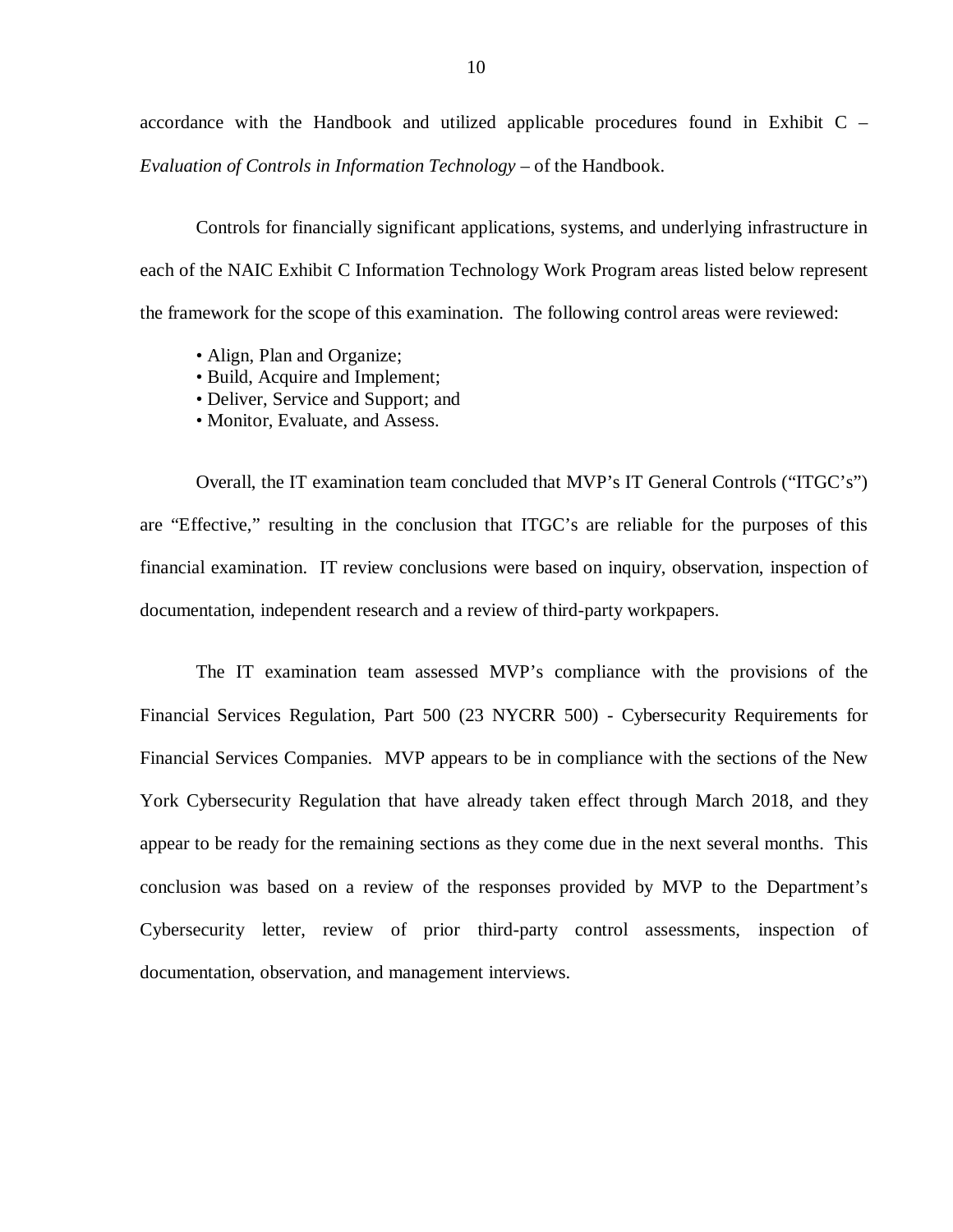#### Internal Audit Department

 MVP, the ultimate parent, established an Internal Audit Department ("IAD") function, which is independent of management, to serve all the subsidiaries and affiliates within its holding company system, including MVPHIC. The IAD reports to the Audit Committee ("AC") of the MVP Board of Directors, which is comprised entirely of members independent of MVP's and MVPHIC's internal management.

 The IAD assists all levels of management by reviewing and testing financial and operational controls and processes established by management to ensure compliance with laws, regulations and policies. The scope of the IAD program is coordinated with KPMG, MVP's independent certified public accountant, to ensure optimal audit coverage and efficiency.

 During this examination, consideration was given to the significance and potential impact of certain IAD findings. No exceptions relative to the MVPHIC's corporate governance were noted.

#### Insurance Regulation No. 118 (11 NYCRR 89)

 The Company's parent, MVPRT Holdings, Inc., as well as its ultimate parent, MVP, are both non-publicly traded companies and therefore not subject to the Sarbanes-Oxley Act of 2002. However, Insurance Regulation 118 (11 NYCRR 89) – "Audited Financial Statements," is similar to the NAIC's Model Audit Rule ("MAR"), and therefore applies to certain New York regulated insurance entities, including MVPHIC. Insurance Regulation 118 became effective January 1, 2010. The Audit Committee for MVP which is composed of outside Directors, assumed responsibility for all entities within the holding company structure. With the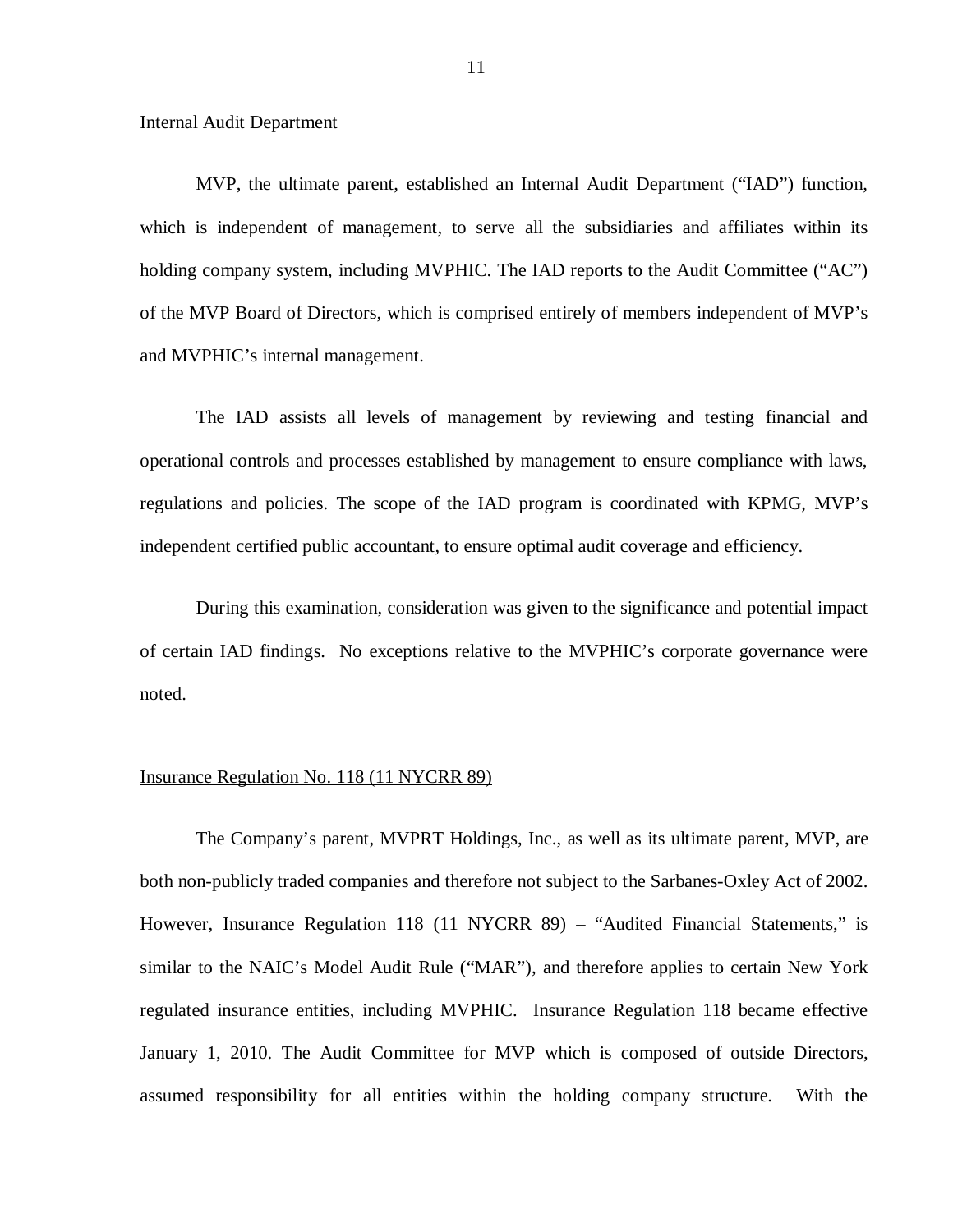independent and internal auditors, the MVP Audit Committee reviews the effectiveness of the accounting and financial controls and elicits recommendations that may improve controls. The MVP Audit Committee met each quarter during the examination period, and meeting minutes were prepared and retained.

 MVP's management of general controls is applied to all its subsidiaries and affiliates, which include the Company. As part of its Insurance Regulation 118 analysis, the risks from various operations were identified and segregated by operational cycles and entity level controls. The IAD performed its own control testing and accumulated its findings. To the extent possible, the examiners relied upon the work performed by the IAD, as prescribed by the Handbook.

#### B. Territory and Plan of Operation

 MVPHIC offers a variety of insurance products and provides health insurance coverage to private and public sector employer groups. The insurance products include a broad range of fully insured EPO, PPO, and POS plans for small and large employer groups.

 The Company's enrollment by line of business for each year under examination and 2017 was as follows:

|                       | <u> 2014 </u> | <u>2015</u> | 2016  | <u> 2017 </u> |
|-----------------------|---------------|-------------|-------|---------------|
| <b>PPO</b>            | 54,985        | 45,209      | 4,540 | 3,670         |
| <b>POS</b>            | 6,389         | 5,980       |       | 0             |
| <b>Indemnity Only</b> | 362           |             |       | <u>0</u>      |
| Total                 | 61,736        | 51,189      | 4,540 | 3,670         |

 During the examination period, the membership in PPO decreased from 54,985 to 4,540. The membership further decreased to 3,670 in 2017. The primary reason for the significant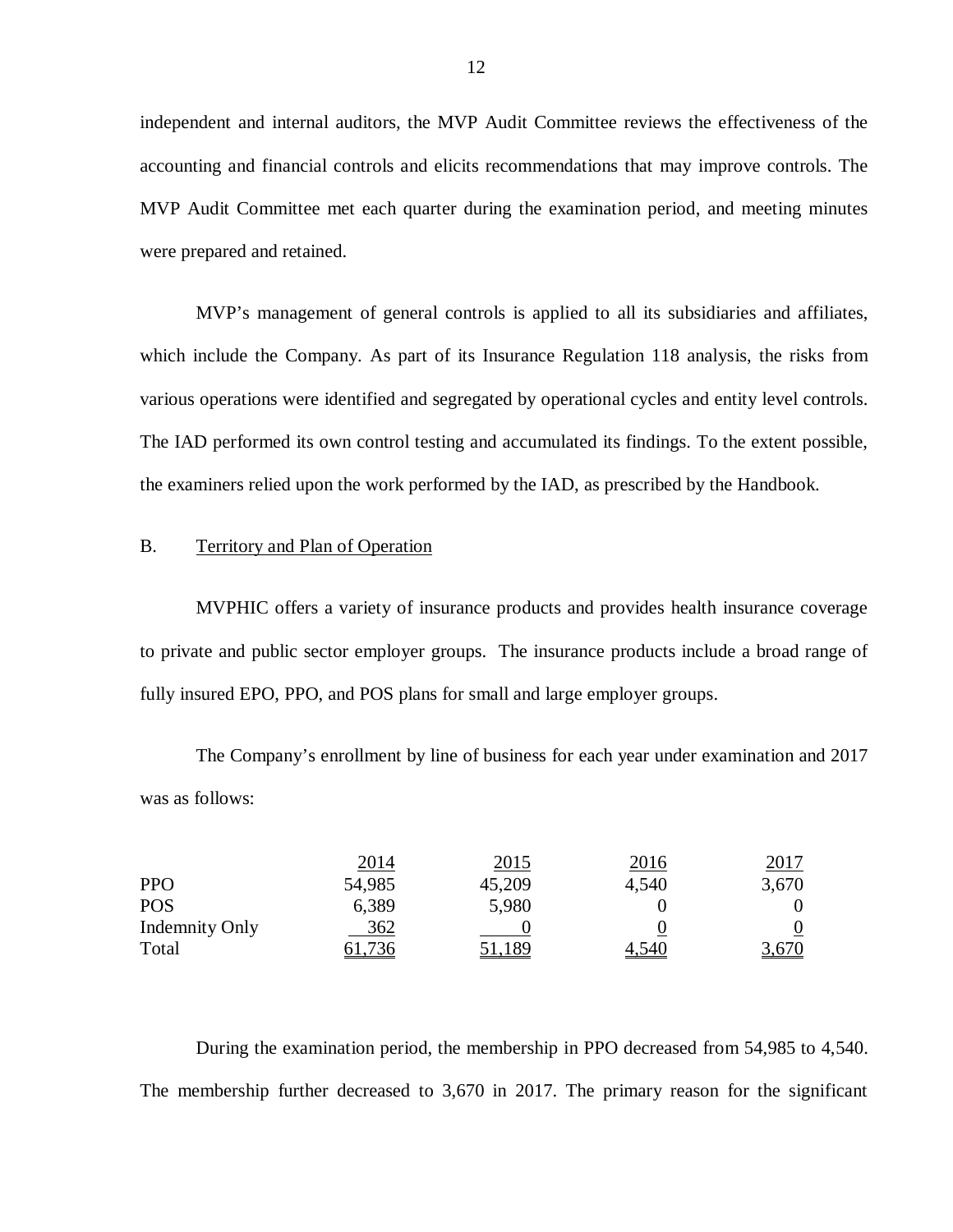decrease between 2015 and 2016 was the migration of membership from MVPHIC to MVPHSC, an Article 43 company as noted above in the "Plan of Stock Redemption and Retirement" section of this report.

 The Company's direct written premiums for each year under examination and 2017 were as follows:

|    | 2014          | 2015          | 2016         | 2017                |
|----|---------------|---------------|--------------|---------------------|
| NY | \$287,214,159 | \$212,883,849 | \$41,253,652 | 3.897               |
| VТ | 66,070,636    | 39,227,851    | 26,639,530   | 20,945,792          |
|    | \$353,284,795 | \$252,111,700 | \$67,893,182 | <u>\$20,949,689</u> |

#### C. Reinsurance

#### Assumed Reinsurance

The Company did not assume any business during the examination period.

#### Ceded Reinsurance

 At December 31, 2016, the Company had a stop-loss reinsurance agreement for its commercial business line with HM Life Insurance Company of New York ("HM Life"). The agreement requires the reinsurer to pay specified amounts of eligible expenses paid by MVPHIC during the contract year. Reinsurance premiums paid and reinsurance losses incurred, but not paid are deducted from premiums collected net of reinsurance in the accompanying statutory basis statements of operations. Any amounts due to MVPHIC pursuant to this agreement are recorded as amounts recoverable from reinsurers in the accompanying statutory basis statements of admitted assets, liabilities, and capital and surplus.

#### Excess of loss coverages: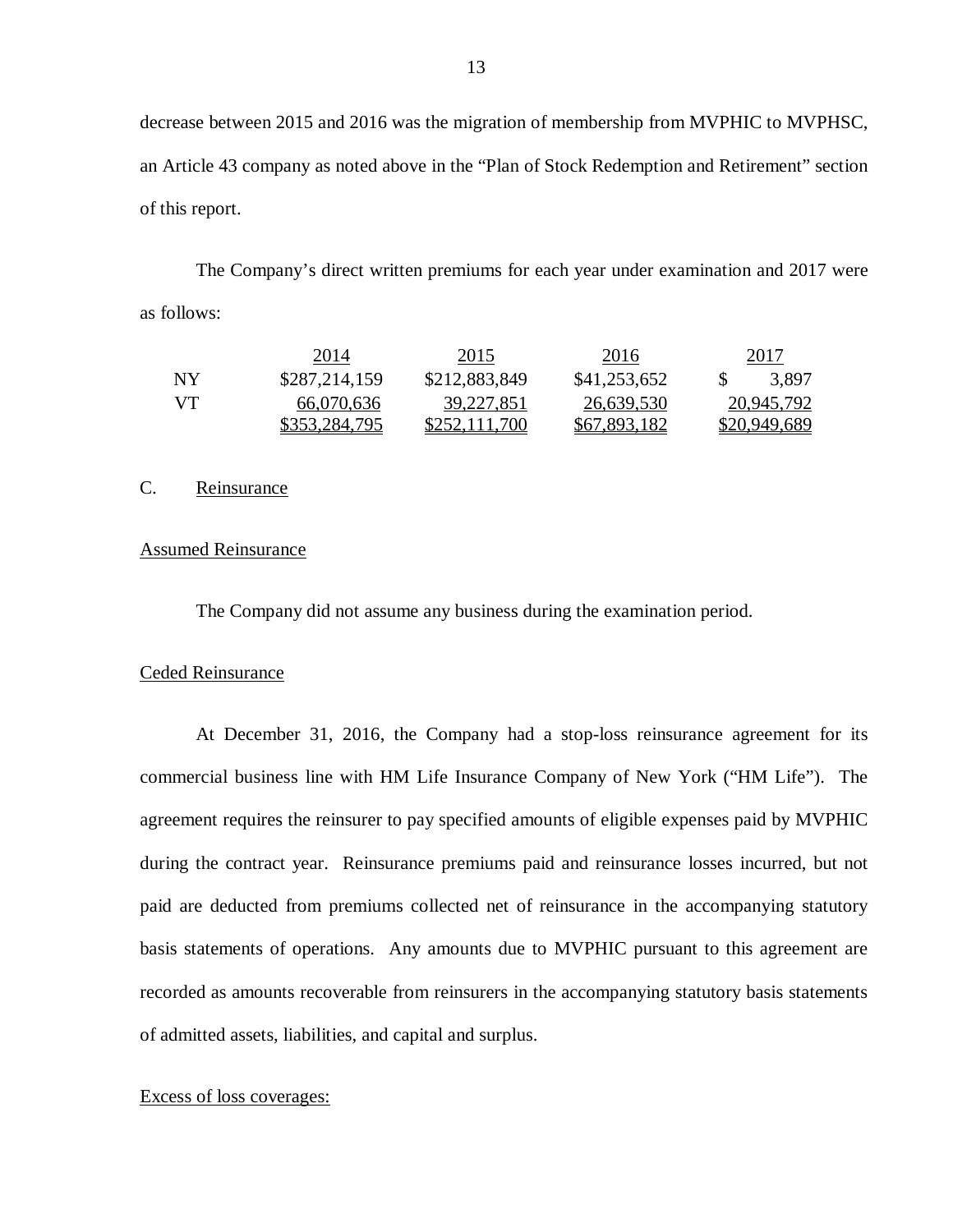#### <span id="page-15-0"></span>Retention:

 \$675,000 of eligible expenses per member per agreement year for the commercial lines of business.

#### Coinsurance:

 90% of the approved transplants and services other than transplant services after application of Reinsurance Limits and Retention per agreement year, except non-approved transplants, which are reimbursable at 60%.

#### Reimbursement maximum:

\$3,000,000 per member, per agreement year.

 The reinsurance agreement contained all the required standard clauses, including the insolvency clause required by Section 1308(a)(2)(A) of the New York Insurance Law.

#### D. Holding Company System

 MVPHIC is a wholly-owned subsidiary of MVPRT Holdings, Inc., which is a wholly- owned subsidiary of MVPHIC Holding Corp. MVP is the ultimate parent. As a member of a holding company system, MVPHIC is required to file registration statements pursuant to Article 15 of the New York Insurance Law and Regulation No. 52 (11 NYCRR 80). All pertinent filings made regarding the aforementioned statutes during the examination period were reviewed, and no exceptions were noted.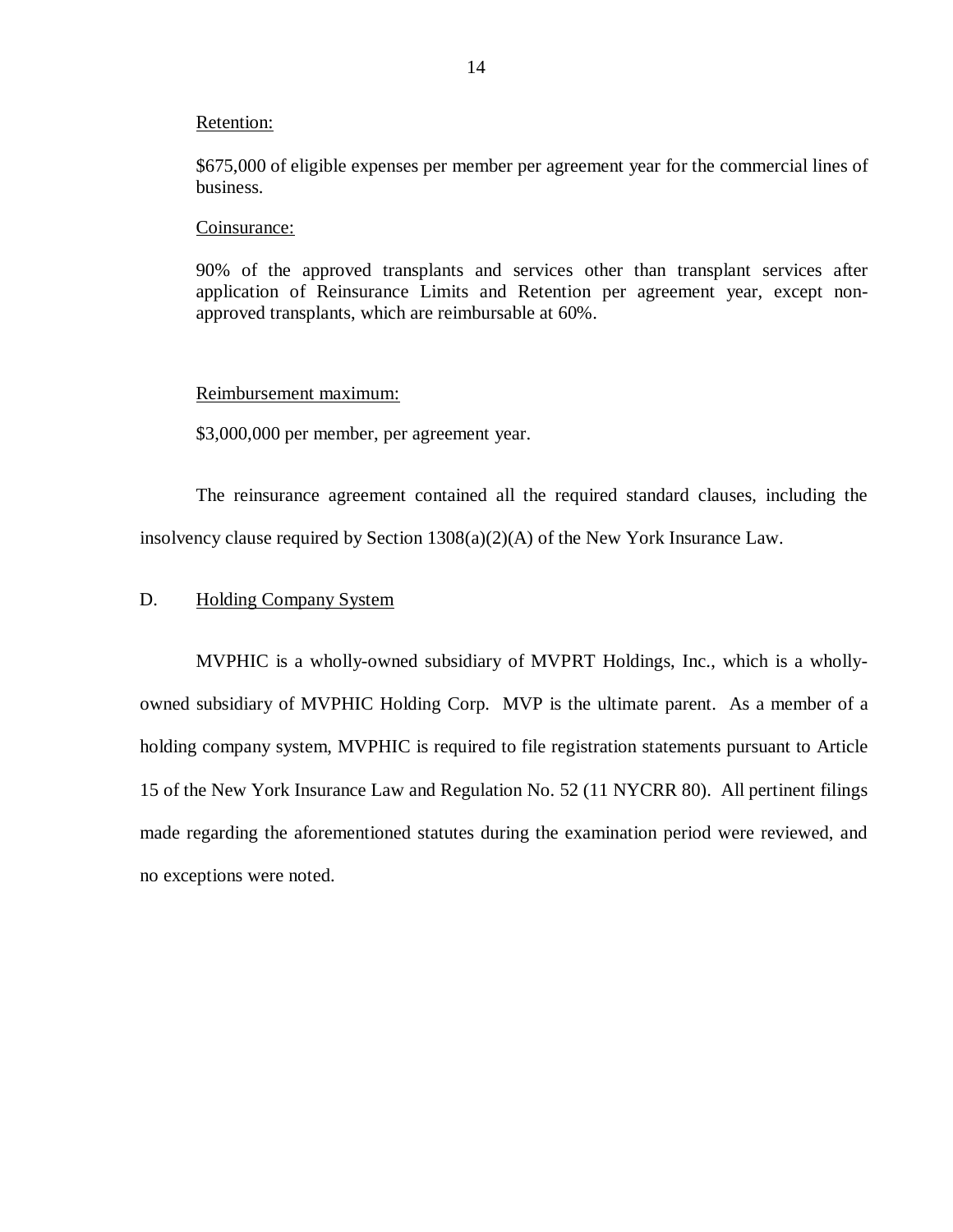The following is the organizational chart of MVP Health Care, Inc. and its subsidiaries as of December 31, 2016:



 \* Genesee Region Preferred Health Network IPA, Inc. and MVP Health Insurance Company of New Hampshire, Inc. were dissolved on February 28, 2017 and March 31, 2017, respectively.

 The following is a summary of MVP's significant entities within the holding company system shown above:

 MVPHIC Holding Corp. was incorporated on December 13, 2000, pursuant to Section 402 of New York Business Corporation Law. It was specifically formed to hold the stock of MVPHIC. MVPHIC is an Article 42 for-profit accident and health insurance company licensed in the State of New York. MVPHIC Holding Corp. controls 100% ownership of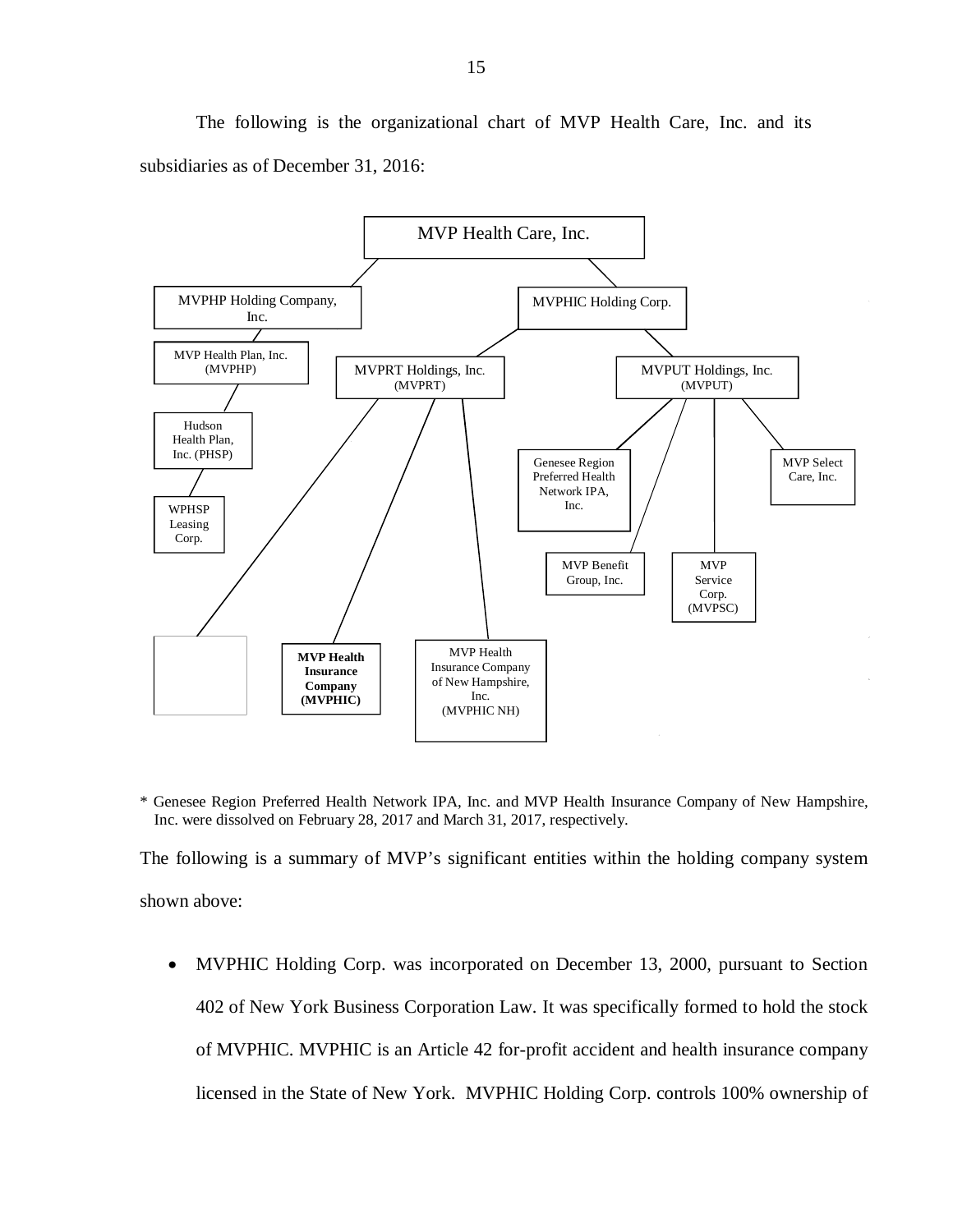both MVPRT and MVPUT Holdings, Inc. ("MVPUT"). MVP, in turn, owns and controls 100% of the stock of MVPHIC Holding Corp. MVPRT and MVPUT are New York corporations. MVPRT controls subsidiaries that are regulated by the New York State Department of Financial Services, Vermont Department of Financial Regulation, and New Hampshire Insurance Department. MVPUT controls certain other subsidiaries which are not subject to such regulation. During the examination period, MVPHIC Holding Corp. controlled three subsidiaries of MVPRT. Two of the three subsidiaries, MVPHSC and MVPHIC, were regulated by the New York State Department of Financial Services.

- MVPHP was incorporated on July 30, 1982, pursuant to Section 402 of the New York Not-For-Profit Corporation Law, for the purpose of operating as a health maintenance organization (HMO), as such term is defined in Article 44 of the New York Public Health Law. MVPHP operates as an Independent Practice Association (IPA) model HMO.
- MVPHSC is a not-for-profit corporation, licensed under Article 43 of the New York Insurance Law. Prior to January 2002, MVPHSC offered point-of-service health insurance products. MVPHSC began writing small and large group health insurance business in 2014, attributing to its rapid growth. As of the date of examination, MVPHSC is licensed in the State of New York to write health and dental insurance pursuant to Article 43 of the New York Insurance Law. MVPHSC is a subsidiary of MVPRT Holdings, Inc., while MVPRT is in turn a wholly-owned subsidiary of MVPHIC Holding Corp. MVPHIC Holding Corp. is in turn a wholly-owned subsidiary of MVP Health Care, Inc.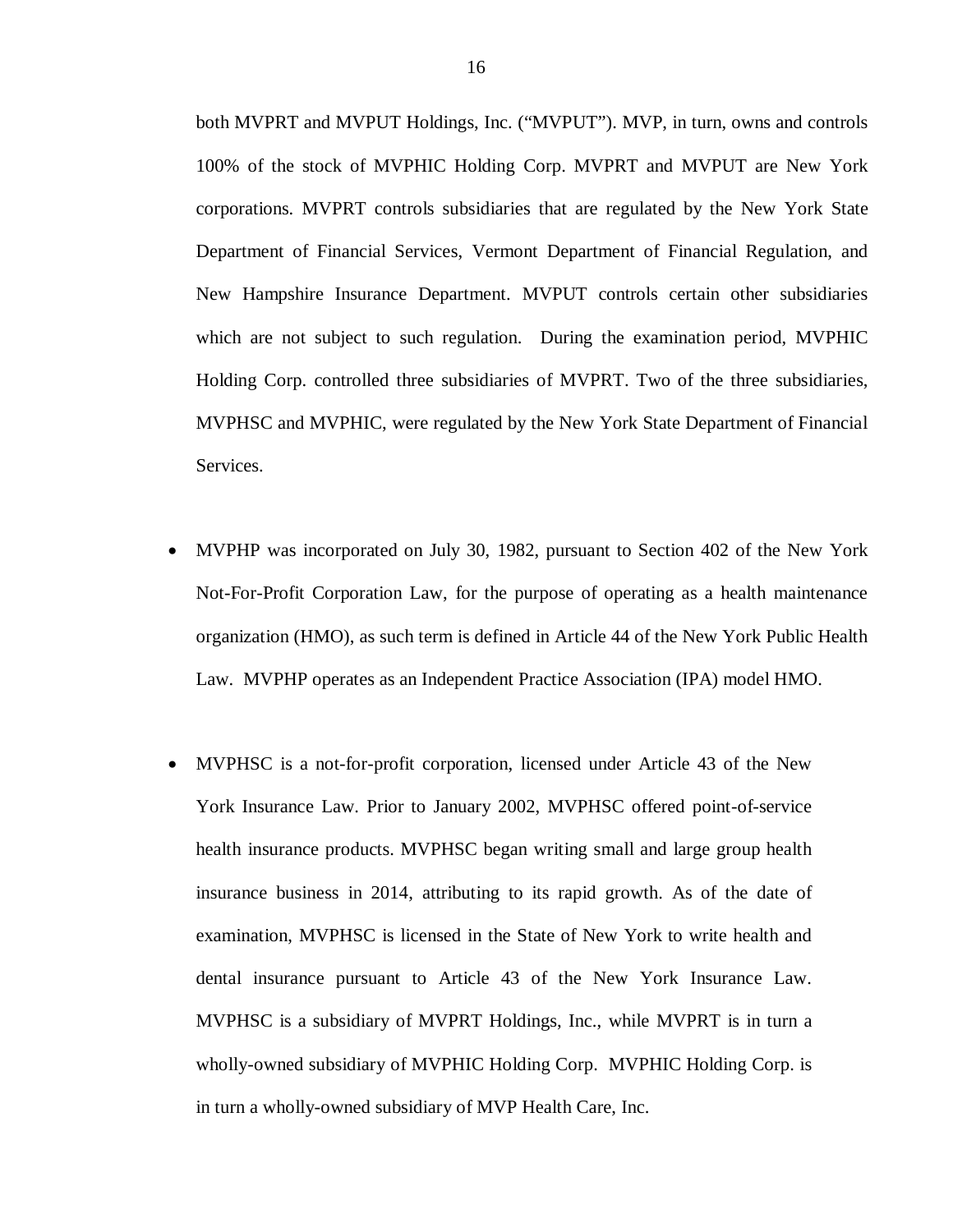MVPHIC maintains significant intercompany agreements with several affiliated organizations as follows:

#### **Staffing Services Agreement**

 The Company has a staffing services agreement with MVP Service Corp. ("MVPSC"). MVPSC is wholly-owned by MVPUT. MVPSC's employees perform all the day-to-day operations of the Company, and charges MVPHIC for its share of costs based on a contractual cost allocation methodology, pursuant to an agreement approved by the Department on March 14, 2008. The first and second amendments to this agreement were approved by the Department on January 1, 2011 and October 29, 2013, respectively.

#### **Office Facilities, Equipment and Supplies Agreement**

 During the exam period, MVPHIC was party to an agreement with MVPHP, by which MVPHP provided MVPHIC with space, furnishings, equipment, supplies and facilities necessary for MVPHIC to operate its business. MVPHP bills MVPHIC periodically, but not less than quarterly, for access to the equipment provided. The Department approved this agreement on March 14, 2008. The first and second amendments to this agreement were approved by the Department on January 1, 2011 and October 29, 2013, respectively.

#### Tax Allocation Agreement

 MVPHIC Holding Corp., entered into a tax allocation agreement with its affiliates, including MVPHIC and MVPHSC, dated January 6, 2006, as amended on December 22, 2009. The amended agreement was approved by the Department on January 8, 2010.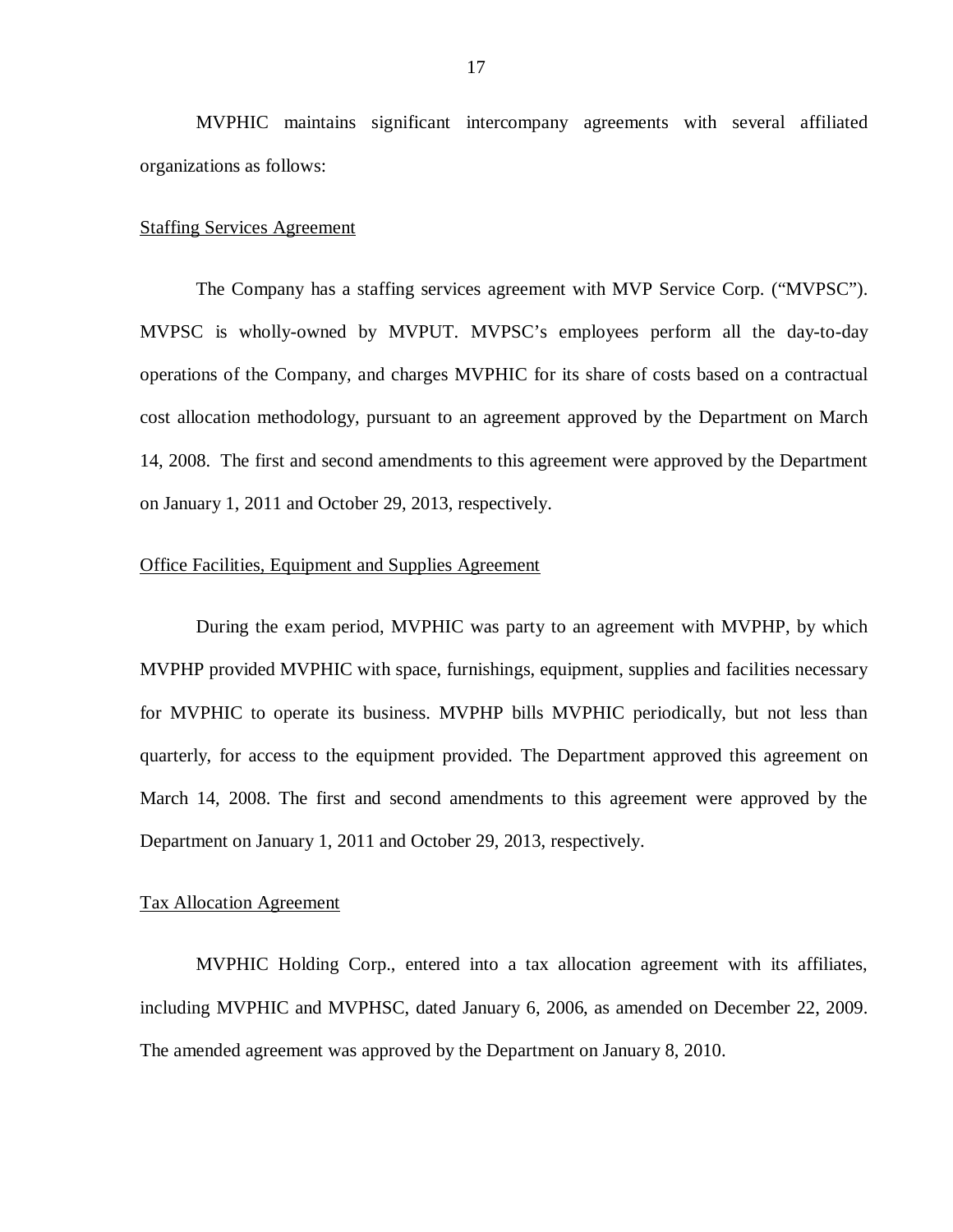#### Administrative Services Agreement

 MVPHIC entered into an administrative services agreement with Hudson Health Plan ("HHP"), Inc. dated June 1, 2014. In connection with HHP becoming part of the MVP holding company system in late 2013, this agreement was put in place to document MVPHIC's use of any HHP facilities, equipment, and supplies, if any. In addition, it was also intended to document the allocation of HHP staff to MVPHIC, if any (all HHP staff became MVP staff on January 1, 2015). During the period under examination, and through the present period, none of the HHP facilities, equipment, supplies or staff were actually allocated to MVPHIC. The agreement was approved by the Department on October 23, 2014.

#### ACA Fee Allocation Agreement

 MVPHIC entered into an ACA Fee Allocation Agreement with MVPHP dated January 1, 2015. Under this agreement, MVPHP agrees to allocate the ACA Fee liability on behalf of various entities within the holding company system. The agreement was approved by the Department on November 24, 2015.

#### E. Significant Operating Ratios

 The underwriting ratios presented below are on an earned-incurred basis and encompass the three-year period covered by this examination:

| Amounts       | Ratios   |
|---------------|----------|
| \$565,843,159 | 84.18%   |
| 4,584,420     | 0.68%    |
| 7,723,365     | 1.15%    |
| 113,081,989   | 16.82%   |
| (16,322,923)  | $-2.43%$ |
| (2,720,602)   | $-0.40%$ |
| \$672,189,408 | 100.00%  |
|               |          |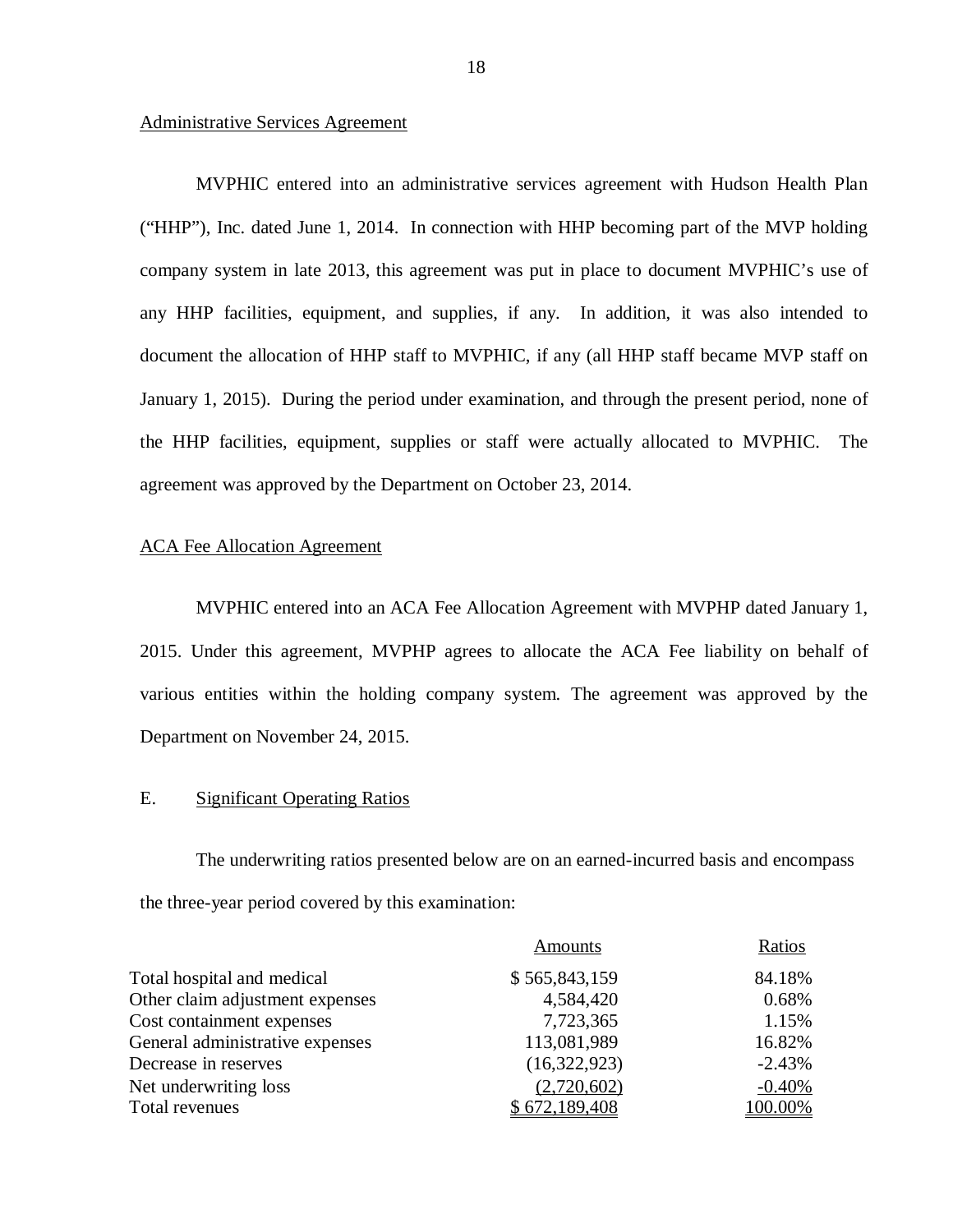#### **3. FINANCIAL STATEMENTS**

<span id="page-20-0"></span> The following statements show the assets, liabilities, and surplus as of December 31, 2016, as contained in the Company's 2016 filed annual statement, a condensed summary of operations, and a reconciliation of the capital and surplus account for each of the years under review. review. The examiners' review of a sample of transactions did not result in any differences which

 affected the Company's financial condition as presented in its financial statements contained in the December 31, 2016 filed annual statement.

 KPMG was retained by the Company to audit the Company's GAAP basis statements of financial position as of December 31 for 2015 and 2016, and PwC was retained to audit the Company's GAAP basis statements of financial position as of December 31, 2014, as well as the related statements of operations and changes in net assets, and cash flows for the years then ended. A GAAP to statutory footnote has been presented within the financial statements of the Company for each of the years audited for the changes in capital and surplus.

 PwC and KPMG concluded that the GAAP financial statements presented fairly, in all material respects, the financial position of the Company for all years under review. Balances reported in these audited financial statements were reconciled to the corresponding years' annual statements with no discrepancies noted.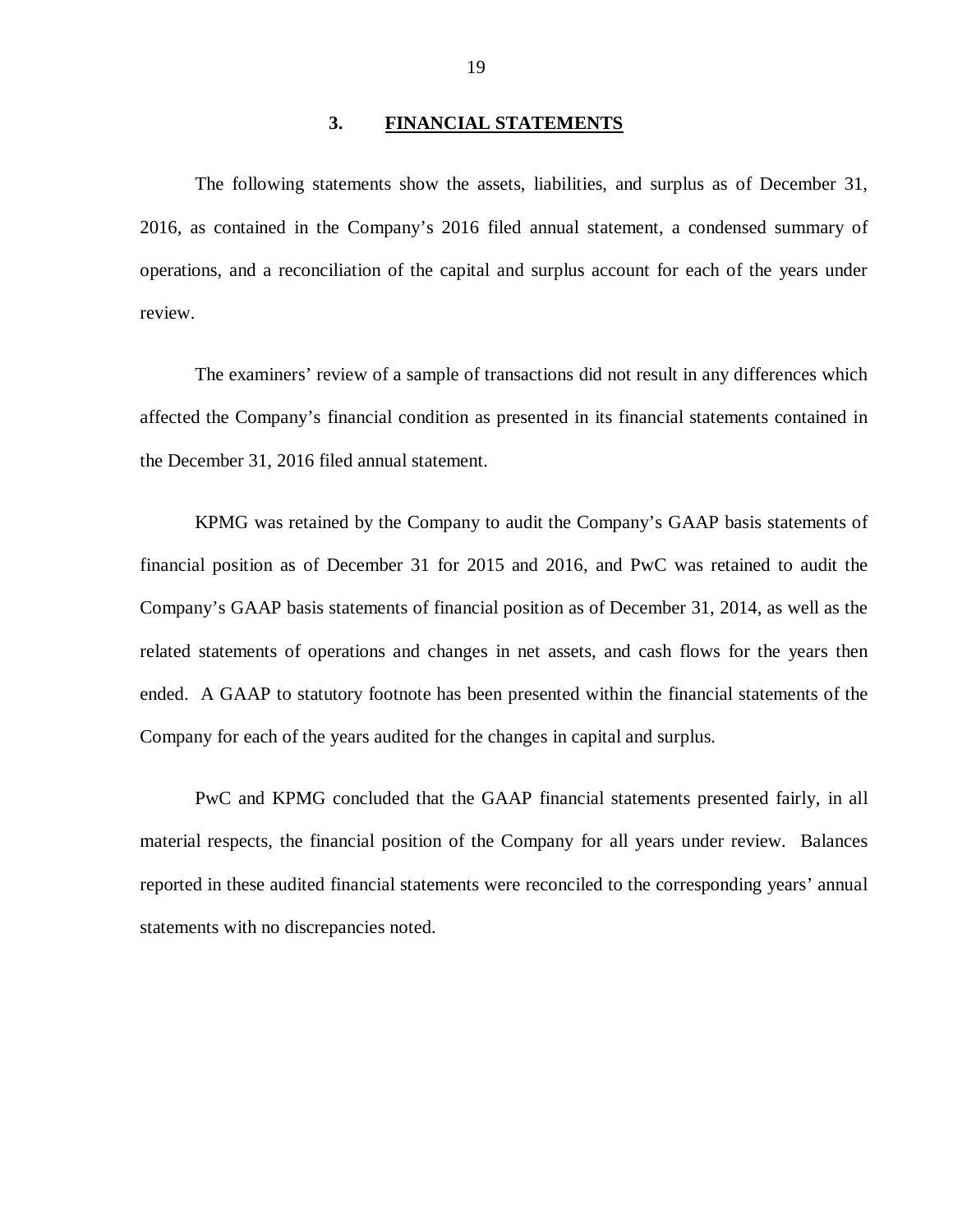#### A. Balance Sheet

| <b>Assets</b>                                              |               |               |
|------------------------------------------------------------|---------------|---------------|
| <b>Bonds</b>                                               | \$            | 17,389,951    |
| Cash, cash equivalents and short-term investments          |               | 11,059,985    |
| Receivables for securities                                 |               | 35,669        |
| Investment income due and accrued                          |               | 91,631        |
| Uncollected premiums and agents' balances in the course of |               |               |
| collection                                                 |               | 636,908       |
| Amounts recoverable from reinsurers                        |               | 101,119       |
| Receivables from parent, subsidiaries and affiliates       |               | 525,701       |
| Health care and other amounts receivable                   |               | 2,028,906     |
| <b>Totals</b> assets                                       | $\mathcal{S}$ | 31,869,870    |
|                                                            |               |               |
| Liabilities                                                |               |               |
| Claims unpaid                                              | \$            | 4,511,720     |
| Accrued medical incentive pool and bonus amounts           |               | 57,355        |
| Unpaid claims adjustment expenses                          |               | 132,000       |
| Premiums received in advance                               |               | 192,130       |
| General expenses due or accrued                            |               | 696,108       |
| Amounts due to parent, subsidiaries and affiliates         |               | 1,308,535     |
| Payable for securities                                     |               | 822           |
| <b>Total liabilities</b>                                   | \$            | 6,898,670     |
|                                                            |               |               |
| <b>Capital and Surplus</b>                                 |               |               |
| Common capital stock                                       |               | 2,000,000     |
| Gross paid in and contributed surplus                      |               | 234,650,280   |
| Aggregate write-ins for other than special surplus funds   |               | 200,000       |
| Unassigned funds (surplus)                                 |               | (211,879,080) |
| Total capital and surplus                                  | $\mathcal{S}$ | 24,971,200    |
|                                                            |               |               |
| Total liabilities, capital and surplus                     | $\frac{1}{2}$ | 31,869,870    |

Note: The Internal Revenue Service has not conducted any audits of the income tax returns filed on behalf of the Company during the period under this examination. The examiner is unaware of any potential exposure of the Company to any further tax assessment and no liability has been established herein relative to such contingency.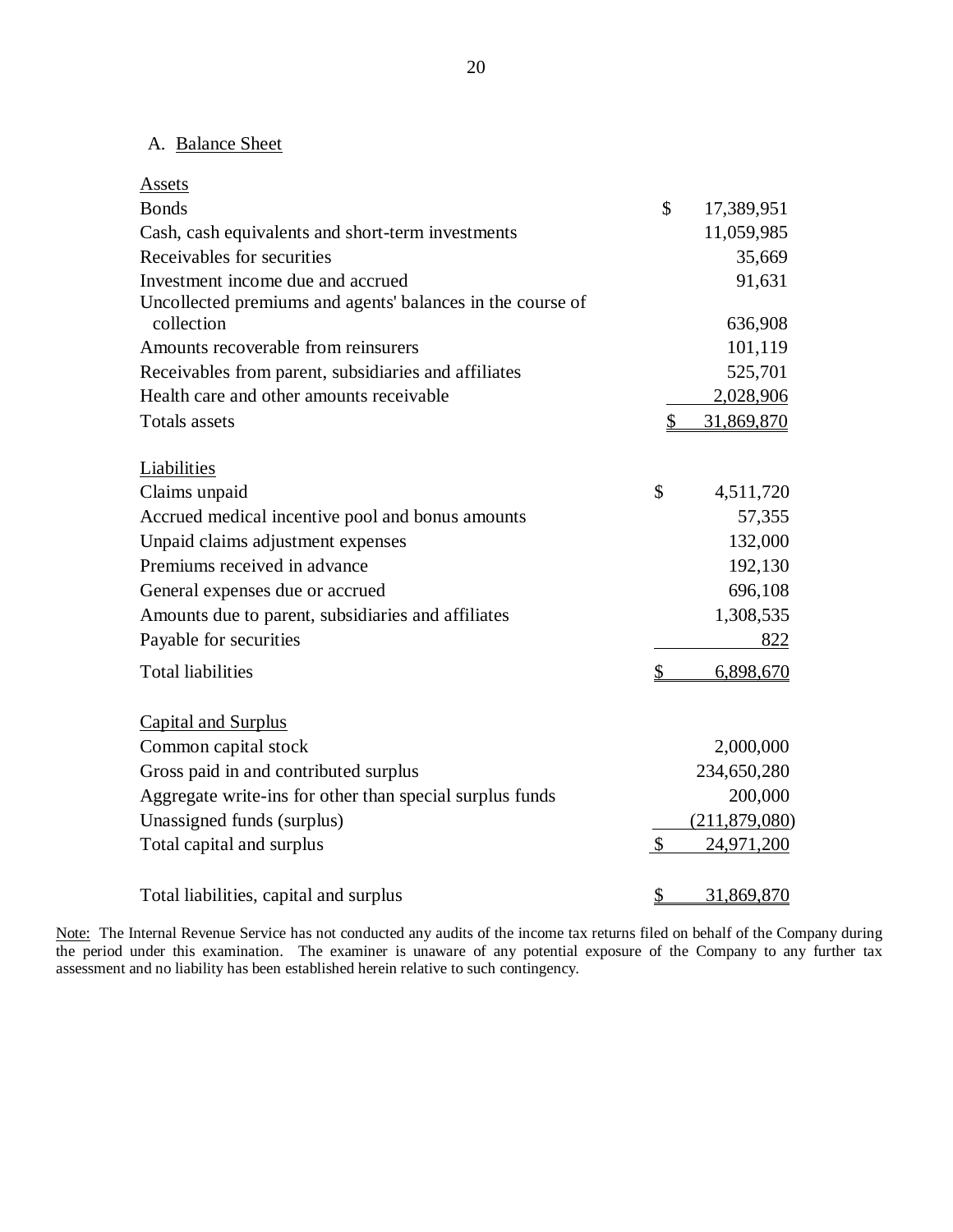#### B. Statement of Revenue and Expenses

## Revenue

| Total revenue                                                              |               |              | \$<br>672,189,408 |
|----------------------------------------------------------------------------|---------------|--------------|-------------------|
| <b>Hospital and Medical Expense</b>                                        |               |              |                   |
| Hospital/medical benefits                                                  | \$            | 433,167,085  |                   |
| Other professional services                                                |               | 17,361,360   |                   |
| Emergency room and out-of-area                                             |               | 15,443,429   |                   |
| Prescription drugs                                                         |               | 76,474,246   |                   |
| Aggregate write-ins for other hospital and<br>medical                      |               | 21, 141, 551 |                   |
| Incentive pool, withhold adjustments and bonus<br>amounts                  |               | 4,490,228    |                   |
| Net reinsurance recoveries                                                 |               | (2,234,739)  |                   |
| Total hospital and medical expenses                                        | $\mathcal{S}$ | 565,843,159  |                   |
| Claims adjustment expenses, incl. \$7,723,365<br>cost containment expenses |               | 12,307,785   |                   |
| General administrative expenses                                            |               | 113,081,989  |                   |
| Decrease in reserves for A&H contracts                                     |               | (16,322,923) |                   |
| Total underwriting deductions                                              |               |              | 674,910,010       |
| Net underwriting loss                                                      |               |              | \$<br>(2,720,602) |
| Net investment income earned                                               |               | 3,796,851    |                   |
| Net realized capital gains less capital gains tax<br>of \$0                |               | 4,832,010    |                   |
| Sub-total net investment gains<br>Aggregate write-ins for other income or  |               |              | 8,628,861         |
| expenses                                                                   |               |              | 420               |
| Net income before all other federal income taxes                           |               |              | \$<br>5,908,679   |
| Federal and foreign income taxes incurred                                  |               |              | $\theta$          |
| Net income                                                                 |               |              | \$<br>5,908,679   |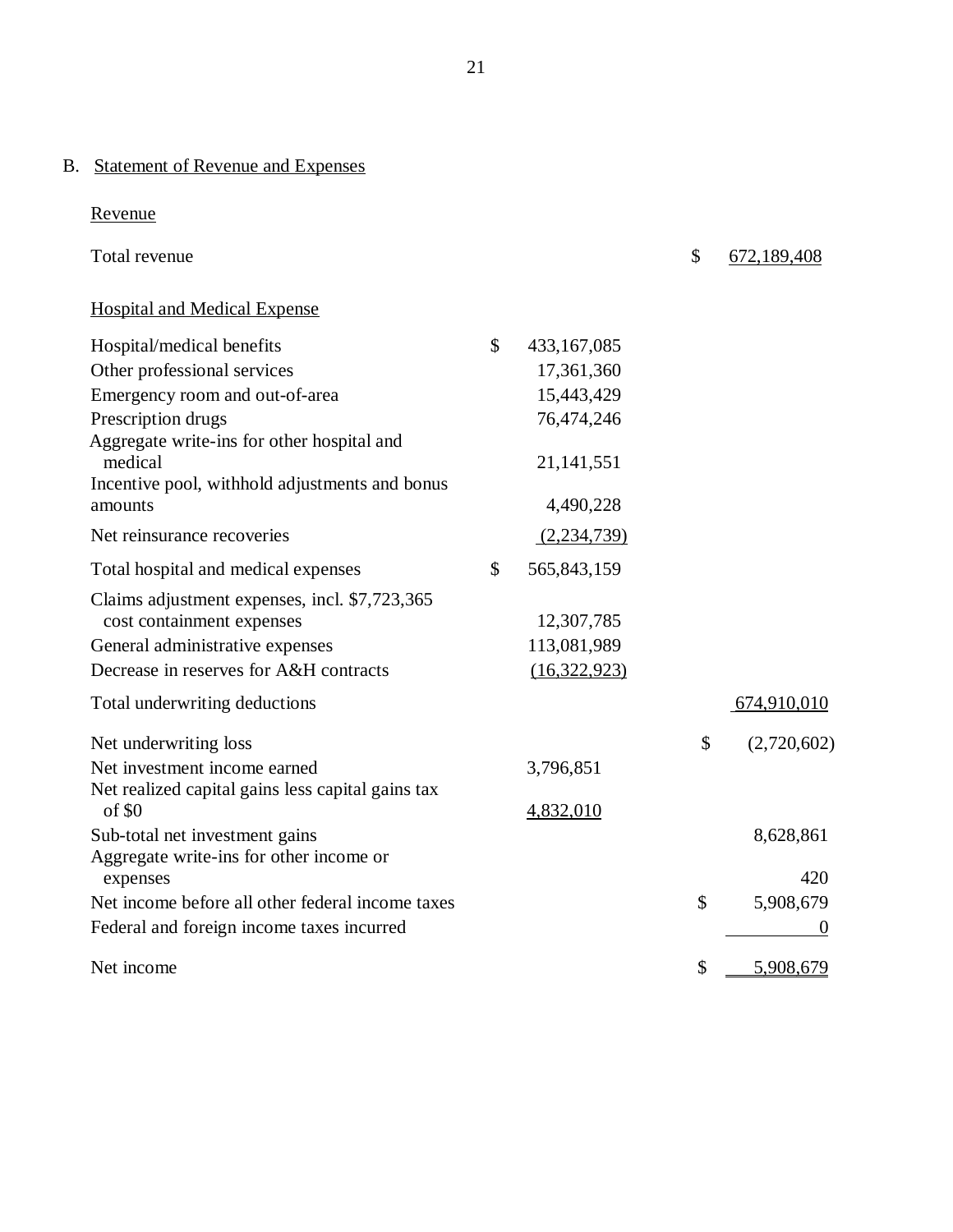#### Change in Capital and Surplus

 December 31, 2013 Capital and surplus per report on examination as of

| Gains in Surplus | <b>Losses in Surplus</b> |                    |
|------------------|--------------------------|--------------------|
| 5,908,679<br>\$  |                          |                    |
|                  | 2,755,658                |                    |
|                  | 529,356                  |                    |
|                  | 47,000,000               |                    |
|                  | 3,289,952                |                    |
|                  |                          | (47,666,287)<br>\$ |
|                  |                          | \$<br>24,971,200   |
|                  |                          |                    |

\$ 72,637,487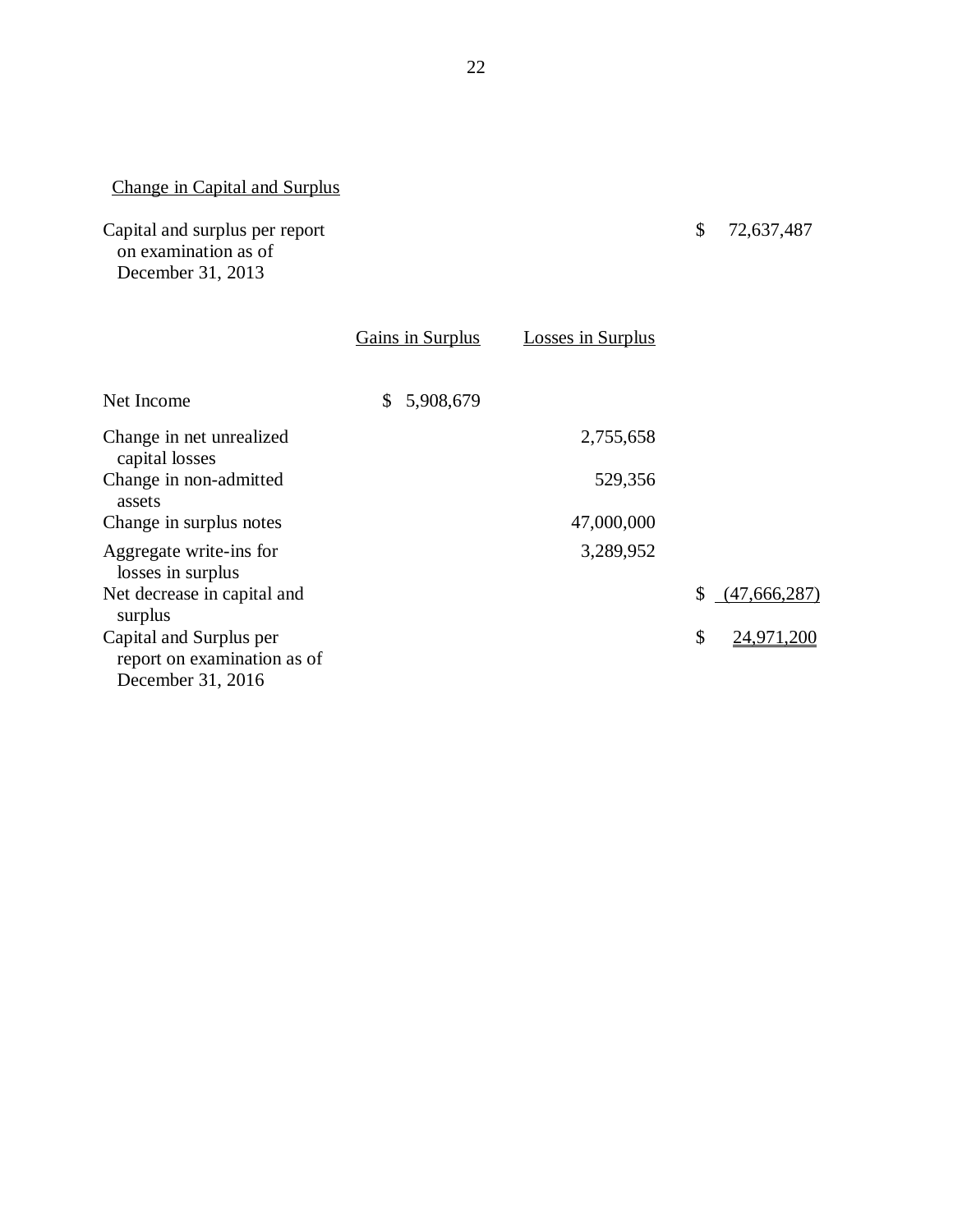#### **4. AGGREGATE RESERVES AND UNPAID CLAIMS**

<span id="page-24-0"></span> The examination liability of \$4,511,720 for the above captioned account is the same as the amount reported by the Company as of December 31, 2016.

 The examination analysis of the claims unpaid reserve was conducted in accordance with generally accepted actuarial principles and practices and was based on statistical information contained in the Company's internal records and filed annual statements as verified during the examination. The examination reserve was based upon actual payments made through a point in time, plus an estimate for claims remaining unpaid at that date. Such estimate was calculated based on actuarial principles, which utilized the Company's experience in projecting the ultimate cost of claims incurred on or prior to December 31, 2016.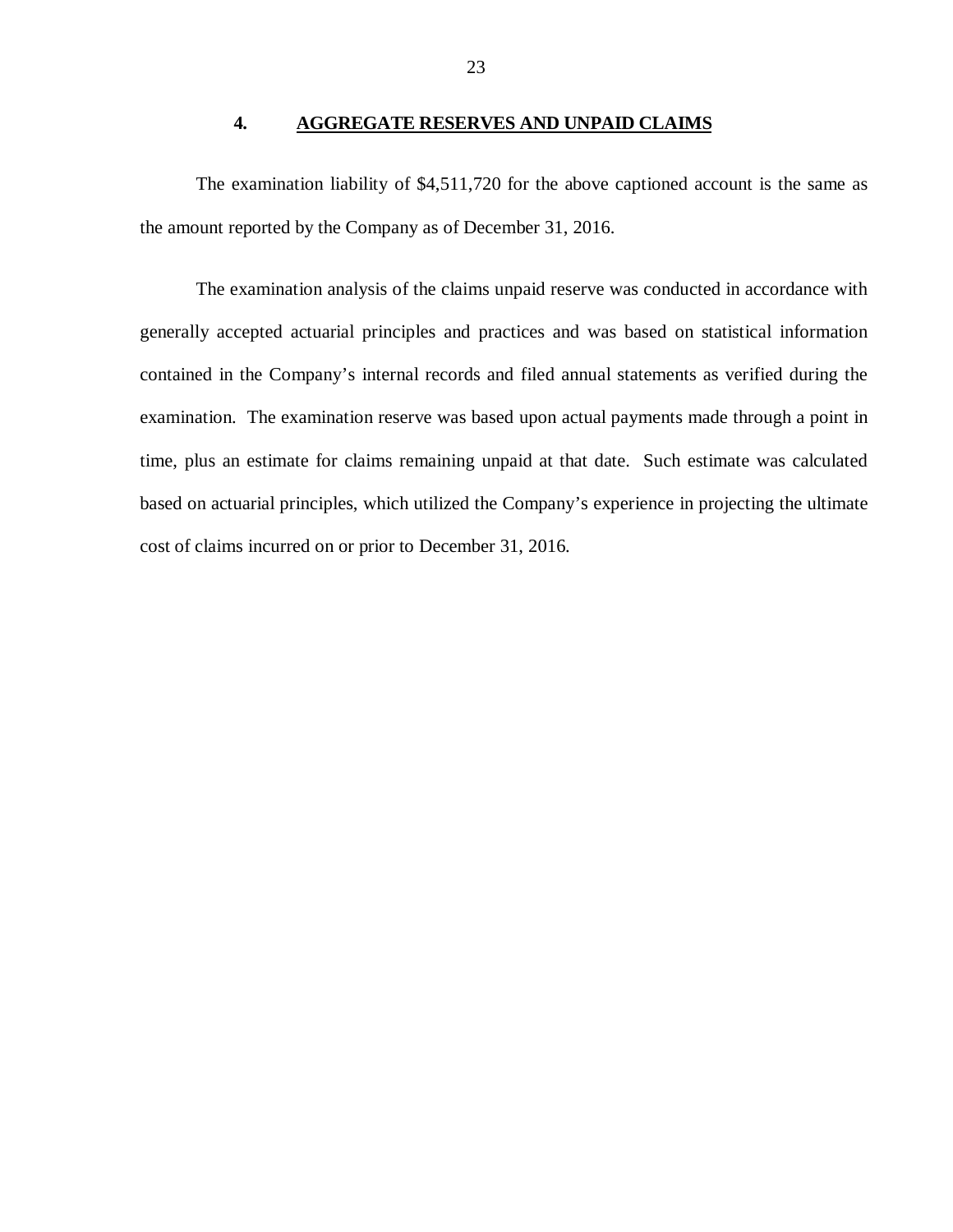#### <span id="page-25-0"></span> **COMPLIANCE WITH PRIOR REPORT ON EXAMINATION**

 The prior report on examination included two (2) recommendations detailed as follows (page number refers to the prior report on examination):

#### **ITEM NO. PAGE NO.**

#### **Board of Directors**

1. charter to reflect the change in number of directors per the December 2006 Certified Resolution of the Shareholder. It is recommended that MVPHIC update its by-laws and 7

#### *The Company has complied with this recommendation.*

 $2.$  required number of members of its Board of Directors, in compliance with Article IV, Section 2 of its by-laws and Article V of its charter. It is further recommended that the Company maintain the 7

 *The Company has complied with this recommendation.*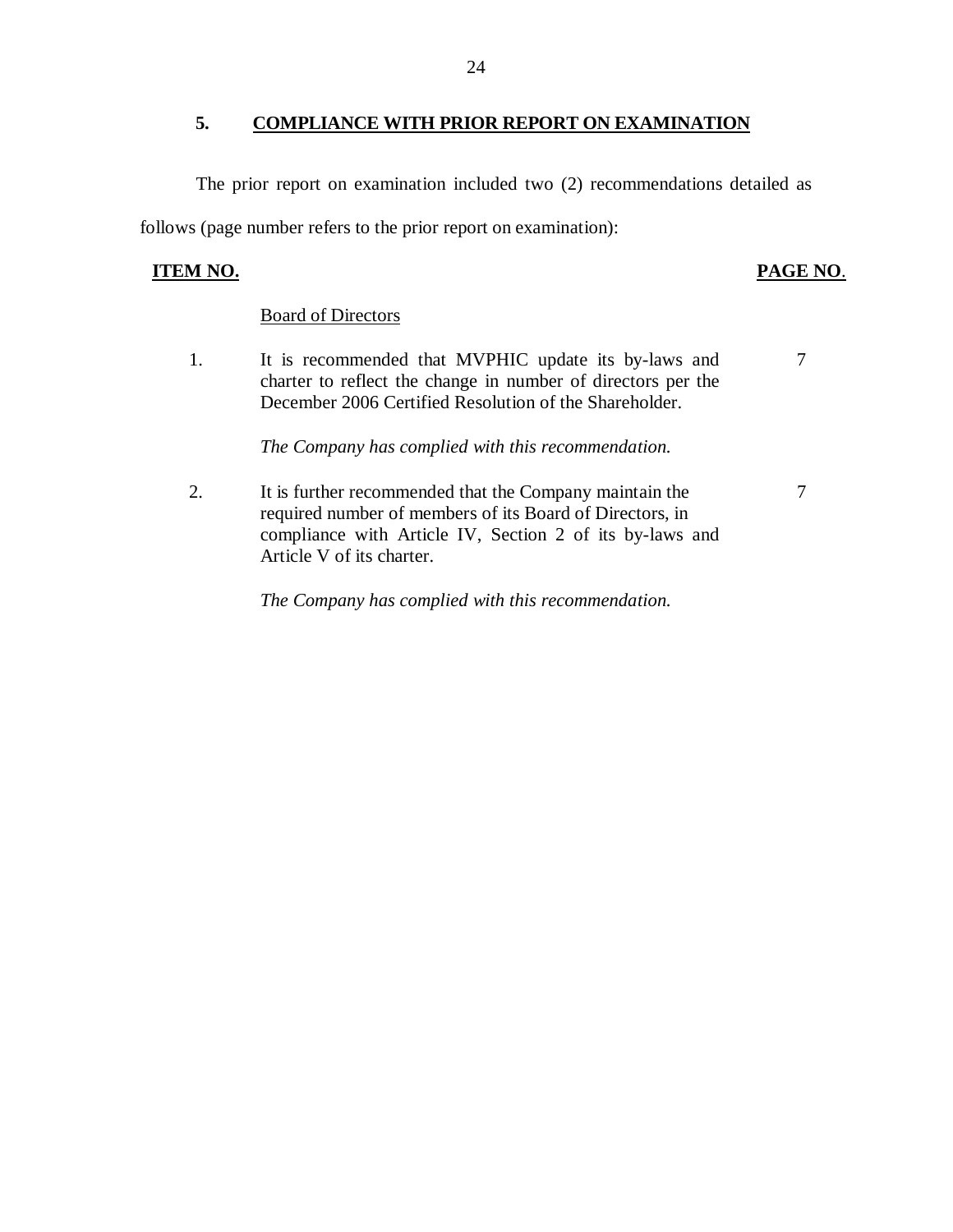#### <span id="page-26-0"></span> **6. SUMMARY OF COMMENTS AND RECOMMENDATIONS**

There are no comments and recommendations for this report on examination.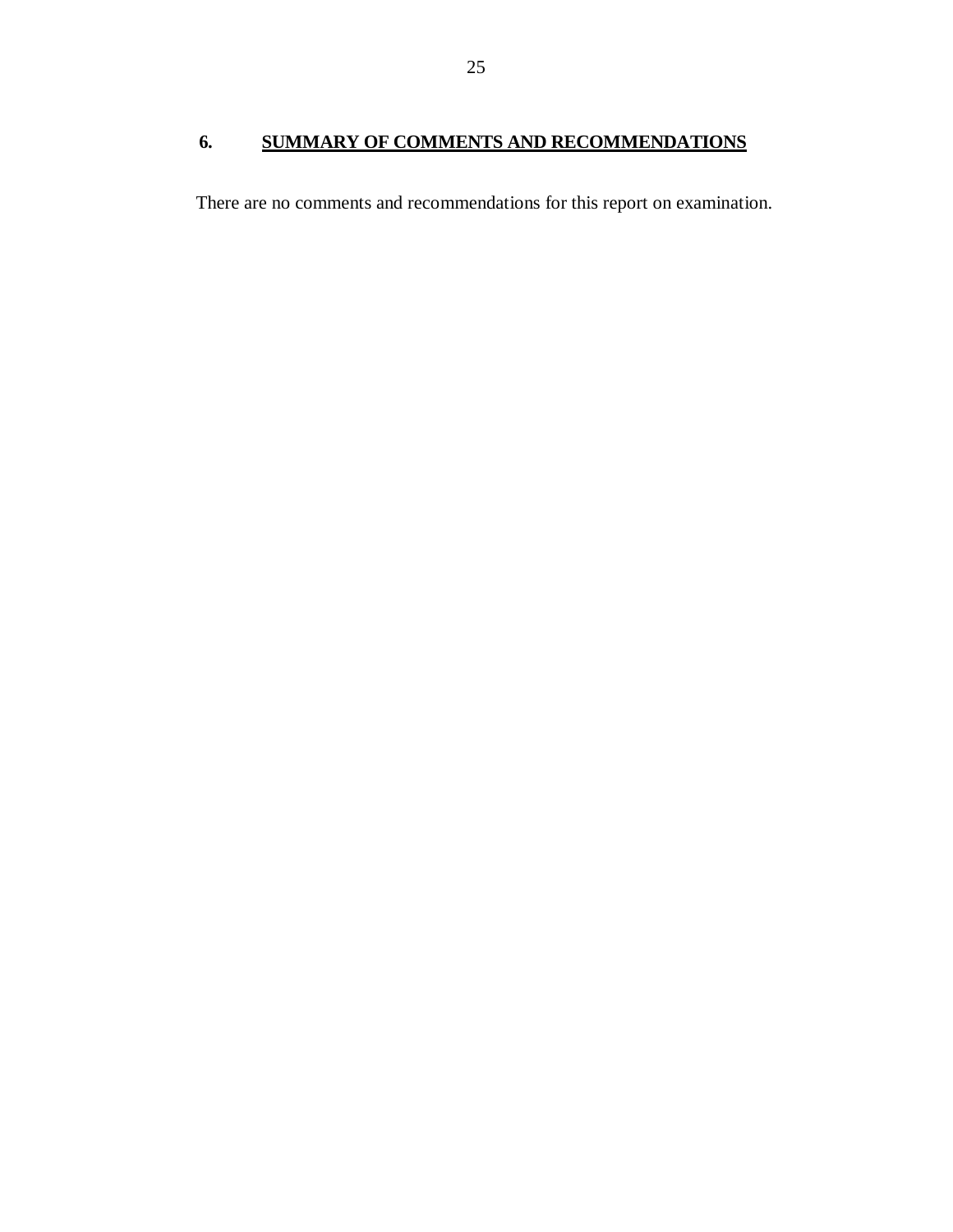Respectfully submitted,

 Alex Quasnitschka, CFE  $\frac{1}{\sqrt{S}}$ 

Examiner in Charge

#### STATE OF NEW YORK )

) SS.

)

COUNTY OF NEW YORK )

 Alex Quasnitschka, being duly sworn, deposes and says that the foregoing submitted report is true to the best of his knowledge and belief.

> $\sqrt{S}/\sqrt{S}$ Alex Quasnitschka, CFE

Subscribed and sworn to before me

This \_\_\_\_\_ day of \_\_\_\_\_\_\_\_\_2018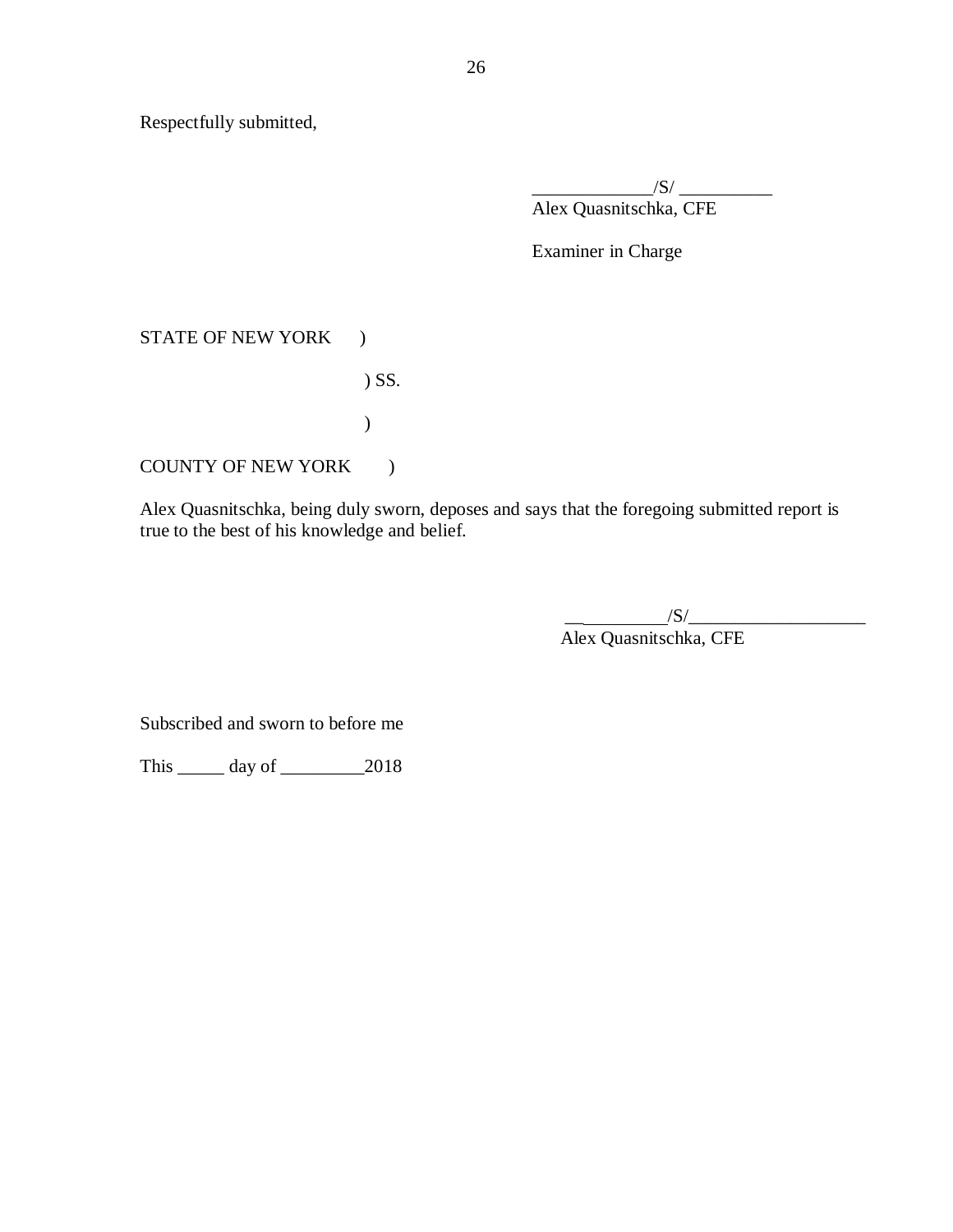Respectfully submitted,

 $\overline{a}$ \_\_\_\_\_\_\_\_\_\_ /S/\_\_\_\_\_\_\_\_\_\_\_\_\_\_ Jeffrey Usher, CFE

Principal Insurance Examiner

STATE OF NEW YORK )

) SS.

)

COUNTY OF NEW YORK )

 Jeffrey Usher**,** being duly sworn, deposes and says that the foregoing submitted report is true to the best of his knowledge and belief.

> Jeffrey Usher, CFE  $\frac{1}{S}$

 Subscribed and sworn to before me This \_\_\_\_\_ day of \_\_\_\_\_\_\_\_\_2018